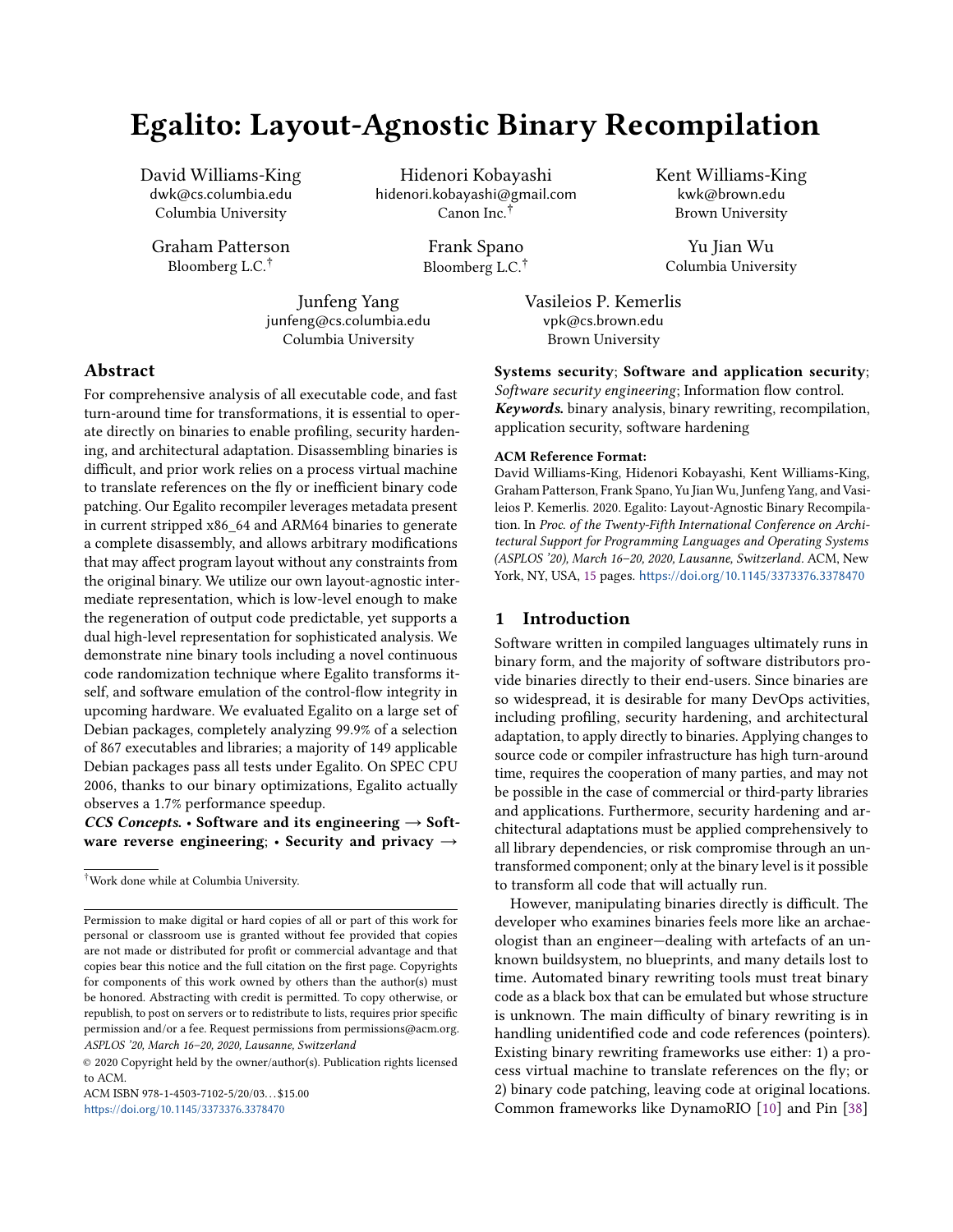use virtualization. Binary patching, on the other hand, often requires significant expertise with reverse-engineering tools like IDA Pro [\[20\]](#page-12-2). Both mechanisms incur performance overhead that is likely unacceptable for production environments. Generated outputs also do not behave like ordinary binaries, impeding debugging and compatibility with other tools.

In this work, we aim to create a binary rewriting framework that manipulates and outputs ordinary-looking and highly performant binaries. Specifically, we aim to allow program code (and layout) to change arbitrarily without any constraints from the original binary—i.e., the framework is layout agnostic. This requires complete disassembly: we must have confidence that every pointer has been found and updated to allow the code to run bare-metal within a new address-space layout. Our observation is that while malware analysis is and will always be a herculean task [\[41\]](#page-12-3), for binaries the user depends on, it is important simply to be able to handle the actual output of compilers. Furthermore, today's binaries have recently started to include more metadata, which can assist with analysis. Most importantly, major Linux distributions have shifted to position-independent binaries over the past few years [\[18,](#page-12-4) [21,](#page-12-5) [39,](#page-12-6) [53\]](#page-13-0). Note that position-independent is a much weaker property than layoutagnostic: the former allows a single linear shift through the selection of a base address, while the latter allows piecewise permutation or relocation of each instruction. Nevertheless, this additional (position-independent) metadata allows more powerful binary analyses than in the past.

We present Egalito: a binary transformation framework that performs complete and precise binary analysis, and can generate output binaries that do not use patching or virtualization. Egalito lifts (stripped) modern Linux binaries into a standalone, layout-agnostic intermediate representation (IR) that allows arbitrary modifications to program layout. Essentially, Egalito is a compiler backend in reverse, followed by transformations and then normal code generation. Hence, we call Egalito a binary recompiler. Tools written with Egalito are structured as modular recompiler passes that manipulate IR. Egalito is fully functional on x86\_64 and ARM64 architectures, with RISC-V support underway.

Our IR is not a high-level representation like LLVM IR [\[37\]](#page-12-7) that a compiler (i.e., LLVM) uses for optimization [\[35\]](#page-12-8); rather, it is lower-level, like LLVM's MachineInstr or GCC's Register Transfer Language (RTL) [\[29\]](#page-12-9). Lifting to a higher-level intermediate language would abstract each instruction into multiple operations, not tied together semantically, which might be modified, reordered, and optimized independently. Code generation would become difficult, and likely diverge significantly from the input assembly. However, for low-level binary instrumentation or hardening, producing a differentlyoptimized version of the code is counterproductive. Instructions might have been carefully chosen to work around lowlevel architectural issues (e.g., Spectre [\[32\]](#page-12-10)), or to perform additional security checks; an optimizing framework could

undermine the defense. Hence, we deliberately use a lowerlevel IR, in order to make output code generation more predictable and more in-line with the original input.

As a result of our layout-agnostic design, binaries transformed by Egalito have excellent performance. On SPEC CPU 2006, Egalito incurs 0.46% overhead, which becomes a 1.7% performance speedup when we enable some simple binarylevel optimizations. Sometimes, even when security hardening is applied, the transformed program may run faster than the original, e.g., we see a 1.4% performance speedup with lightweight control flow integrity. With our profile-guided optimization tool, performance can potentially become even better (the best SPEC CPU case observes 11.8% speedup). Our AFL fuzzing backend is 18-61x faster than other binary-level fuzzing. Hence, Egalito provides a realistic way to introduce binary modifications with production-level performance.

A binary rewriter that relies on completely accurate disassembly must have high confidence in its analyses. Thus, we tested Egalito thoroughly across multiple Linux distributions during its development, including Debian, Ubuntu, openSUSE, Fedora, and Gentoo. Our evaluation of 172 Debian packages containing 867 executables and libraries showed that in 866 cases (99.9%) Egalito correctly recovered all crossreferences and jump table metadata (the most challenging aspect), including table bases, invocations, and bounds. After transformation, 90 of 149 Debian packages pass all tests and fully 40 of the failures are due to a detectable binarygeneration issue that can be addressed with additional engineering. As further evidence of completeness, Egalito is able to analyze and transform itself, analogous to a bootstrapping compiler. Our system is currently in use by researchers and instructors at several other institutions, and we hope that a wider userbase will give it even better robustness over time.

Our end goal is to have a full Linux distribution where every program can be readily transformed at the binary level to adapt to new attacks or architectural quirks [\[33\]](#page-12-11). A security-conscious user may be willing to trade off performance for security, enabling a suite of defenses on particular applications. We implemented nine binary tools atop Egalito, most of which increase security—including a JIT-Shuffling defense [\[61\]](#page-13-1) which relocates functions periodically to random addresses, in a fully self-hosted environment with no untransformed code. A hardware designer creating new hardware might wish to remove—or add—certain sequences of instructions, without having to modify a compiler and recompile userspace. Two of our Egalito tools perform such binary-level architectural adaptation. One is a retpoline defense against Spectre [\[32\]](#page-12-10), which replaces problematic instructions with new sequences. Another is a software implementation of Intel's Control-flow Enforcement Technology (CET) [\[28\]](#page-12-12), which augments hardware and compiler deployment by handling partially-present instrumentation. All of our tools run on stripped binaries, built with typical flags: i.e., those used to build distribution-standard .deb or .rpm files.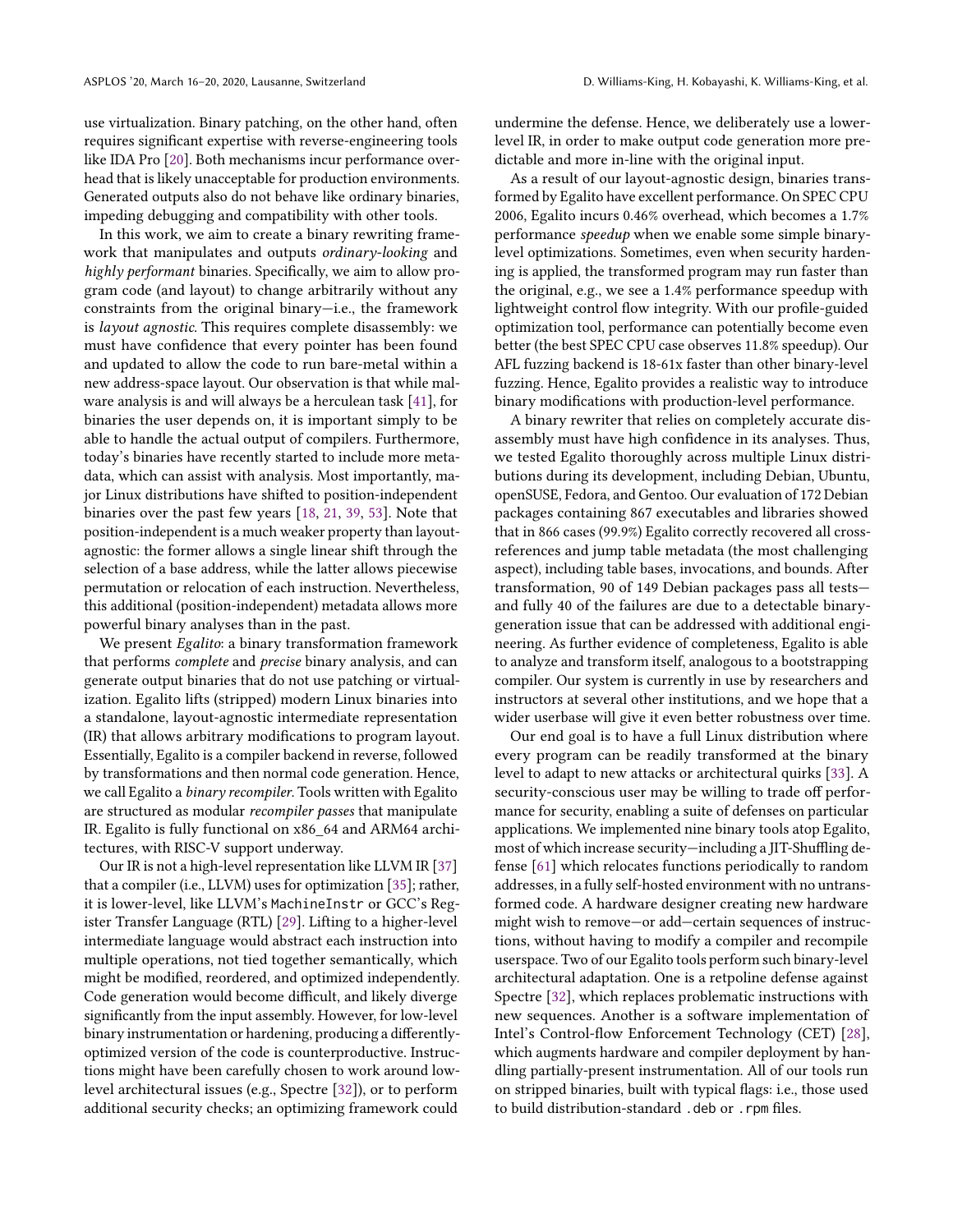Egalito has been released [\[59\]](#page-13-2) under an open source license (GPL v3) and may be found at <https://egalito.org/> [\[60\]](#page-13-3).

Our main contributions are as follows:

- We define a framework to be *layout agnostic* if it can individually relocate or resize each binary element, without reliance on patching or address virtualization.
- We present the Egalito recompiler, a binary transformation framework built around a layout-agnostic IR called EIR. Egalito-transformed binaries achieve excellent performance: SPEC CPU has a 1.7% speedup.
- We demonstrate the usefulness of binary-level architectural adaptation with a retpoline defense against Spectre [\[32\]](#page-12-10) and a software implementation of Intel's CET [\[28\]](#page-12-12) to augment hardware/compiler deployment.
- We demonstrate Egalito with a total of nine transformation tools, including a continuous code randomization defense (JIT-Shuffling [\[61\]](#page-13-1)), which operates from a fully self-hosted environment where tool code is itself defended recursively.
- We present a large-scale study of 867 Linux executables/libraries, and show that Egalito can fully analyze and recover all cross-references 99.9% of the time. Furthermore, 90 of 149 Debian packages pass all tests after binary rewriting (40 straightforward known failures).

# 2 Background and Related Work

Rewriting via Code Patching Statically rewriting a binary by installing hooks or trampolines in the original code (binary patching) is simple and efficient. Examples of patchingbased rewriters include PEBIL [\[36\]](#page-12-13), REINS [\[57\]](#page-13-4), and RevARM [\[30\]](#page-12-14). Patching can also be deferred until runtime as in Dyninst [\[12\]](#page-12-15). These systems do not attempt to find and transform all pointers in a binary, and overhead increases with more modifications, limiting the scale of the approach.

Process Virtualization In dynamic binary translation (DBT), a process virtual machine transforms each basic block, justin-time, before it is executed. Existing DBT systems include DynamoRIO [\[10\]](#page-12-0), Pin [\[38\]](#page-12-1), Valgrind [\[42\]](#page-12-16), and (on ARM64) Mambo [\[25\]](#page-12-17). These systems are not designed for security: for instance, a DynamoRIO tool that protects code pointers has no way to defend the code pointers in DynamoRIO's code cache or translation tables (and proof-of-concept exploits already exist [\[24\]](#page-12-18)). Furthermore, DBT incurs substantial runtime overhead: 887% (DynamoRIO) and 3421% (Pin) on a large set of real-world x86\_64 programs, and 28%-34% average (Mambo) on SPEC CPU. Valgrind, with its higher-level IR called VEX, has 330% overhead on SPEC CPU.

The PSI [\[64\]](#page-13-5) platform is designed like a DBT system, implementing a process virtual machine and preventing control flow from escaping the instrumented version of the code. However, PSI operates through binary rewriting, statically inserting all the code necessary into an executable. It reuses a

disassembler from prior work [\[56,](#page-13-6) [65\]](#page-13-7). PSI has a flexible architecture, and is designed for security, but does incur nontrivial virtualization overhead (53% on a large set of programs).

Multiverse [\[6\]](#page-12-19) conservatively disassembles a binary starting from every offset within the .text section. This guarantees a complete but imprecise disassembly. Hence, they cannot easily identify all valid code pointers. Accordingly, Multiverse virtualizes addresses and preserves input program layout, incurring 60.42% average overhead on SPEC CPU, with 288% overhead in the worst SPEC CPU case.

Recompilation/Reassembly Binary analysis suites [\[11,](#page-12-20) [19,](#page-12-21) [49,](#page-13-8) [51\]](#page-13-9) often include sophisticated analyses to lift binaries without metadata into a high-level IR (such as VEX or BIR). Most frameworks are not designed to regenerate code after analysis. However, the SecondWrite [\[3\]](#page-12-22) binary rewriter lifts binaries to LLVM intermediate language and regenerates a new executable using LLVM's standard backend. Second-Write operates on arbitrary binaries with no metadata and speculatively disassembles and lifts all parts of an executable that could be code. Because it does not necessarily find all pointers, SecondWrite includes a full copy of the original binary mapped at the original address to service read requests. The complexity of lifting to LLVM is why SecondWrite was only able to correctly transform a subset of SPEC CPU.

Two recent works, Uroboros [\[55\]](#page-13-10) and Ramblr [\[54\]](#page-13-11), implement binary reassembly. Their aim is to fully solve the disassembly problem, and lift a binary into a .s file which can be processed by a standard assembler. These are the first works to recognize the potential of layout-agnostic binary rewriting. However, since they are targeting arbitrary binaries, these systems must use complex and expensive speculative disassembly techniques, with no guarantee of success. They also provide no IR beyond flat generated assembly.

Relevant Binary Defenses We built several binary defense tools inspired by existing literature. One common late-stage attack vector is to re-enable code injection [\[43\]](#page-12-23) (normally defended by OS protections), and we defend against this with our W^X Sandbox. Current code-reuse attacks repurpose instructions already present in a process's address space. For example, in Return-Oriented Programming (ROP) [\[48\]](#page-13-12), the attacker builds exploit code piecewise using small sequences of code (gadgets) that end in return instructions. Randomization-based defenses try to foil such attacks by making the code layout unpredictable. We implemented inplace randomization [\[44\]](#page-12-24), and a JIT-Shuffling continuous randomization technique (based on Shuffler [\[61\]](#page-13-1) and TASR [\[8\]](#page-12-25)). We also implemented debloating [\[2,](#page-12-26) [14\]](#page-12-27), where unneeded code is removed from the program to improve security. Finally, control-flow integrity (CFI) is another code-reuse defense, where the target of every indirect control flow is validated [\[1,](#page-12-28) [31,](#page-12-29) [48\]](#page-13-12). Intel has described a new hardware extension called Control-flow Enforcement Technology [\[27,](#page-12-30) [28\]](#page-12-12); we implemented this CFI scheme in software.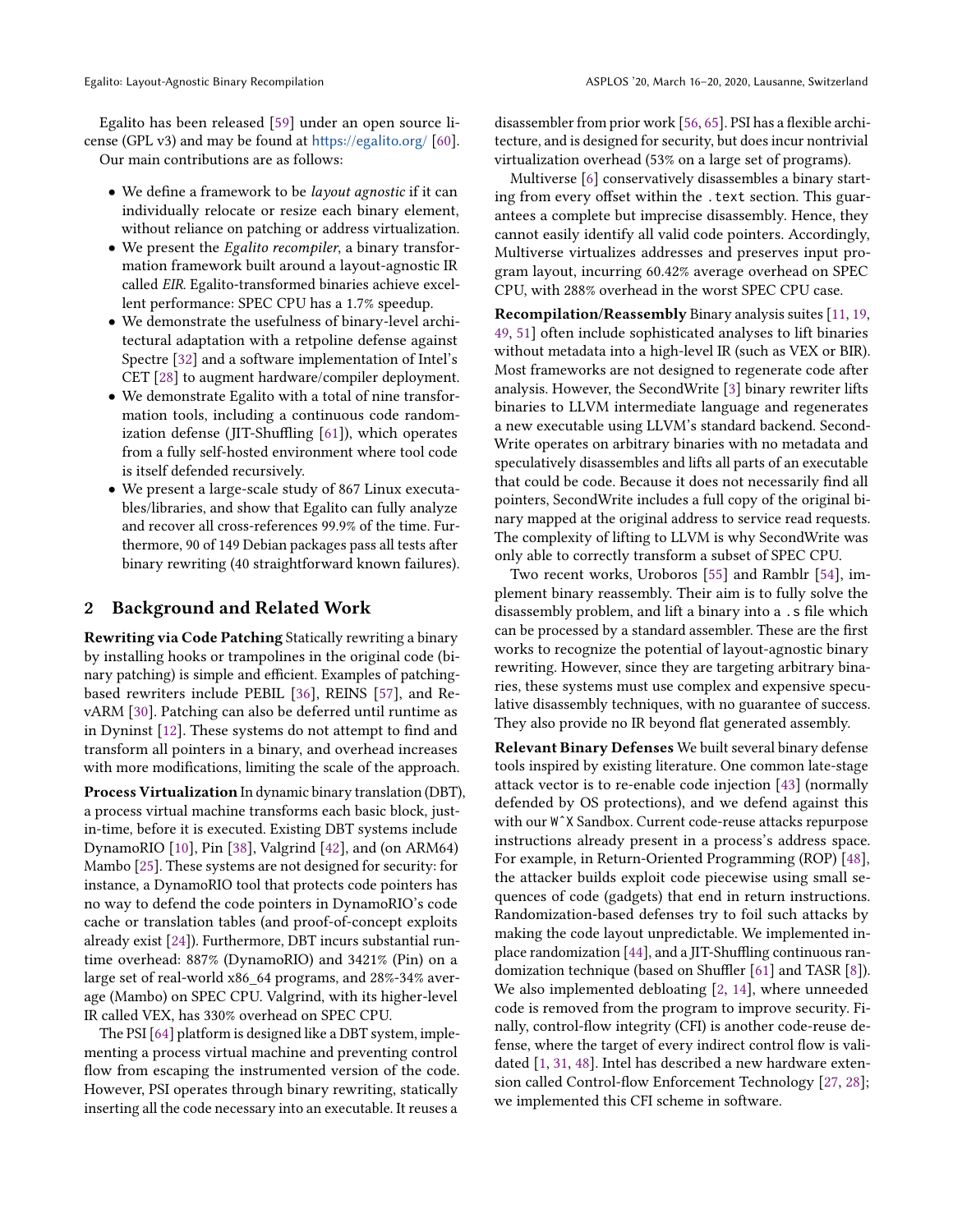## <span id="page-3-1"></span>3 Design

We designed Egalito according to the following goals:

- Performance: The framework should introduce near zero overhead, and therefore avoid using binary patching or address virtualization machinery.
- Flexibility: The framework should enable arbitrary code insertions and deletions without concern for address space layout (i.e., it should be layout-agnostic).
- Deployability: The framework should operate on ordinary (stripped) binaries, e.g., .deb/.rpm archives, without requiring special metadata or compiler flags.
- Bootstrapping: The framework should provide runtime support through (egalitarian) self-transformation.

The Binary Landscape Binary rewriting has historically been considered fragile: rewriting might work in some cases and fail in others. Traditional executables are stripped and position-dependent, and are very difficult to analyze. Recently, however, executables have begun to include more metadata by default. Most importantly, Linux distributions have migrated to using position-independent binaries over the past few years [\[18,](#page-12-4) [21,](#page-12-5) [39,](#page-12-6) [53\]](#page-13-0). Position-independent code (PIC) may be loaded at any base address, a feature used to implement shared libraries for decades, but enabled now for executables to strengthen Address-Space Layout Randomization (ASLR) defense [\[47\]](#page-13-13). Position-independent binaries contain more metadata, though not enough to make analyses straightforward—e.g., jump tables have no associated metadata. Yet, this shift to PIC is what enables our analyses.

Our analyses are sufficient to handle our target binaries, the types of ELF binaries that appear in current .deb or .rpm archives: position-independent, optimized, and stripped. However, our analyses are relatively straightforward and could become simpler over time. It is always possible for compilers to provide disassembly ground truth with extra metadata [\[33\]](#page-12-11). We hope Egalito will widen the demand for binary transformation and help compiler writers judge what metadata is helpful to include for binary analysis. Since we use some heuristics for jump table analysis, Egalito gives up on completeness (see Section [8\)](#page-11-0). In exchange, we obtain a much more powerful and complete binary intermediate representation that represents the internals of a binary program.

Some binary rewriting techniques over-approximate the code (e.g., by disassembling from every offset in .text [\[6\]](#page-12-19)). Others wait and discover the true extent of code at runtime (an under-approximation). We aim to statically uncover the precise set of code and control-flow in a program, so that we can generate standalone code without virtualization machinery. We also insist on avoiding binary patching, which means that we must find all references within a program; we cannot leave trampolines behind at original function addresses to catch errant calls through untransformed pointer values. Any virtual address in the input binary can be repurposed in the output. This recompiler output should look rather

<span id="page-3-0"></span>

Figure 1. Egalito IR (EIR) design. Egalito reverses a compiler backend to obtain an IR similar to a machine-specific IR, and

augments it with higher-level data structures.

Machine code

closer to the output of a real compiler than that of a binary rewriter. There is no copy of the original . text to service reads and potentially provide security vulnerabilities; it is not overwritten with hlt instructions, but rather simply not included in our new ELF. Analysis details are in Section [5.](#page-5-0)

Egalitarian Capabilities In the tradition of bootstrapping compilers, we designed Egalito to be able to analyze and transform itself. This is possible in part because Egalito is written in a compiled language (C++). We provide a custom loader which analyzes itself, the executable, shared libraries, and Egalito, at load-time; it then bootstraps into a fully self-hosted environment where the only code present in the address space is code that Egalito has generated (and the vDSO kernel interface). This enables transformations that need dynamic analyses or runtime code-generation. As an example of this, we provide JIT-Shuffling (based on an earlier egalitarian defense, Shuffler [\[61\]](#page-13-1)), which continuously generates its own code at new random addresses, with no undefended (fixed-address) code. For details, see Section [6.](#page-7-0) From a security perspective, egalitarian transformation can often enforce security isolation without requiring additional levels of privilege (e.g., kernel assistance).

Intermediate Representation The defining design decision of Egalito is its choice of intermediate representation (IR). There are many possible types of IR, which can be roughly categorized as follows, from front- to back-end in the compilation process: 1) abstract syntax trees, closely tied to the original source language; 2) intermediate languages such as three-address code or LLVM IR, used for optimization [\[35\]](#page-12-8); and 3) low-level machine-specific intermediate representation for code generation and peephole optimization (LLVM's MachineInstr, GCC's RTL). Figure [1](#page-3-0) shows the basic structure of a compiler's intermediate representations. A recompiler consists of two pieces: first, the inverse of a compiler backend, to turn binary code into an IR; second, a forward mechanism to turn the IR back into binary code.

Machine code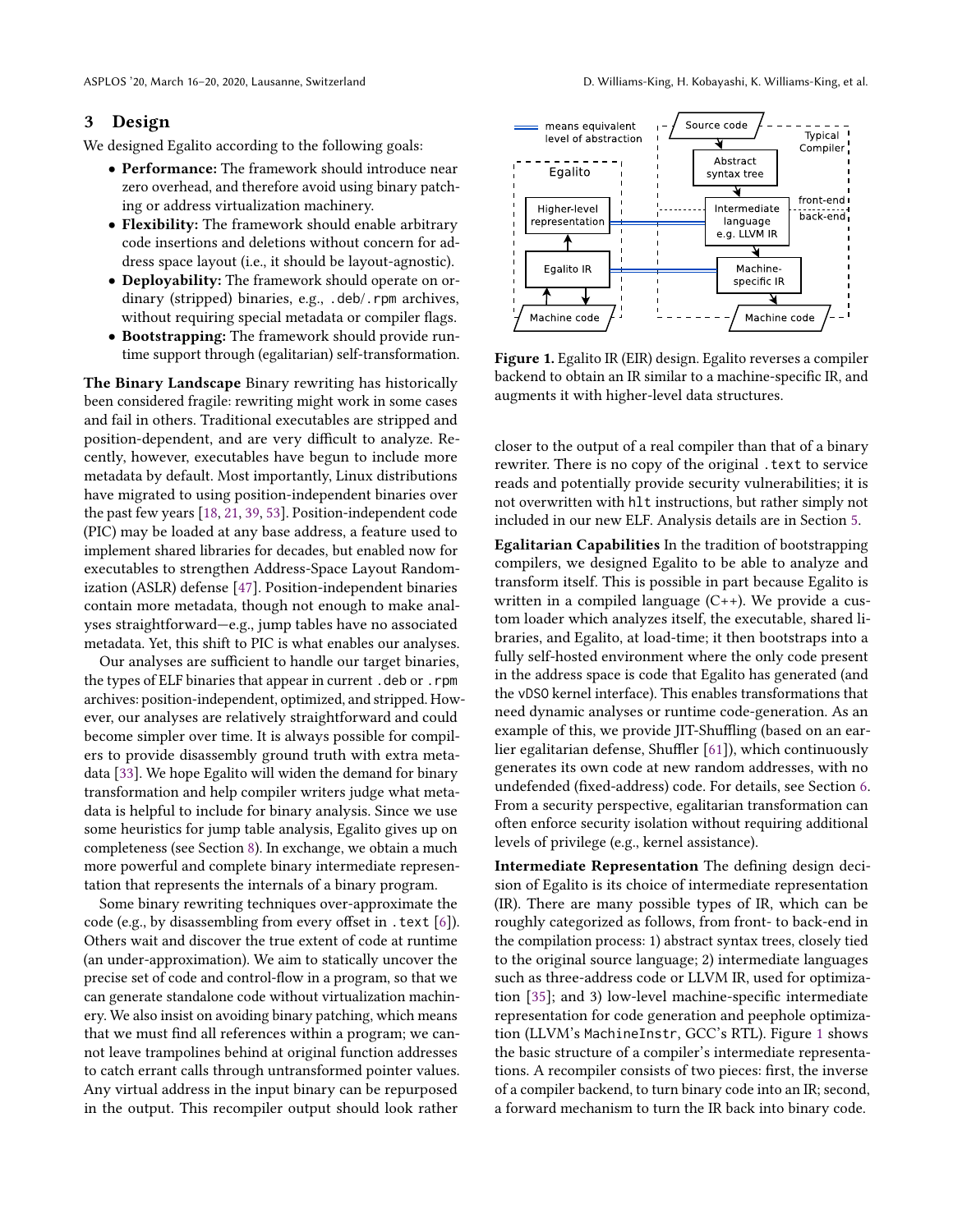Intuitively, lifting machine code to the lowest-level IR is simplest, while higher-level IR provides more expressive analysis and transformative power. With Egalito, we reverse the compilation process only to the machine-specific IR level (see Figure [1\)](#page-3-0), instead of all the way to an intermediate language like VEX or LLVM IR. Lifting to a higher-level intermediate language would typically turn each assembly instruction into multiple operations in SSA (single static assignment) form. The set of operations created for an instruction would not be tied together semantically, and might be modified, reordered, and optimized by existing infrastructure. Code generation would then become difficult, and likely diverge significantly from the input assembly. Hence, we deliberately chose a lower-level IR to make the output code generation more predictable and more in-line with the original input.

We do give up on reusing the substantial existing code that operates on established IRs. One of the main benefits of LLVM IR is its suite of existing analyses, optimizations, and backends. However, for low-level binary instrumentation or hardening, producing a differently-optimized version of the code is counterproductive. The transformations may be working around low-level issues (e.g., Spectre [\[32\]](#page-12-10)) that are invisible to the optimizing framework; or transformations might add checks that the framework would rather optimize away, undermining a defense. Furthermore, intermediate languages are simply not designed for code modification and regeneration. For example, VEX (used by Valgrind [\[42\]](#page-12-16) and angr [\[49\]](#page-13-8)) uses a single representation for both relative and absolute references, making code regeneration difficult; inserting code in VEX also requires modifying the addresses of all subsequent instructions manually. Hence, we designed a custom IR with precisely the properties we need for layoutagnostic binary recompilation. Details follow in Section [4.](#page-4-0)

## <span id="page-4-0"></span>4 Intermediate Representation (EIR)

Our Egalito IR ( $EIR$ ) is a C++ class hierarchy that can be viewed as a complete abstract syntax tree of the ELF input binary. It stores instruction encodings placed in architectureindependent categories (e.g., ControlFlowInstruction). It also stores semantic information that we recover about an ELF, such as jump tables and control flow. EIR has two major innovations compared to typical binary rewriters.

First, in a departure from normal parse trees, we abstract addresses into links, and then store both addresses and links. The addresses in each tree node allow EIR to represent an original ELF precisely, and enables minimal changes when performing ELF-to-ELF recompilation. Meanwhile, links are key to supporting layout-agnostic user modifications, since targets may be resolved even if addresses are reassigned or if new code is inserted. In the latter case, assigned addresses may overlap until they are recomputed during a "linking" step that moves nodes such as basic blocks to new

non-overlapping addresses. Egalito tools can rearrange addresses directly, or rely on the framework to generate nonoverlapping addresses after modifications.

Second, we extend EIR with high-level use-definition/defuse data structures. These data structures are read-only and ephemeral, meaning they are only valid for a specific EIR state but can be recreated at any point from EIR. They provide access for analyses possible only on higher-level IRs, such as our own jump table analyses, while EIR remains low-level to enable efficient code regeneration. EIR is the canonical representation on which all modifications must take place.

## <span id="page-4-1"></span>4.1 Shadow Stack Transformation Example

In Figure [2,](#page-5-1) we show an example transformation tool that adds a shadow stack to ordinary x86\_64 binaries. This shadow stack is located at a constant offset (-0xb00000) from the real stack [\[13,](#page-12-31) [16\]](#page-12-32). The majority of the code is written in one recompiler pass, shown in Figure [2b.](#page-5-1) The code is simplified for brevity. Our full implementation creates \_\_shadow\_stack\_ fail with a single hlt instruction, and allocates the shadow stack memory region by adding a call at program start.

A recompiler pass is a Visitor as in the Visitor design pattern [\[22\]](#page-12-33), able to access EIR nodes at any level of granularity by implementing visit functions. In this case, we visit each Function and add code in its prologue to save the return address to the shadow stack. We recurse on all (Block) children of the Function, and the default Block visitor recurses on all of its (Instruction) children. We visit each Instruction and look for ones that leave the function: returns, external (tail) jumps, or indirect jumps/calls. At each exit point, we insert code to verify the return address against the saved shadow stack value. The inserted code modifies the flags register (%rflags), so we ask Egalito to save it if necessary—stackAdded indicates how many bytes Egalito pushed to the stack, and we emit code appropriately.

In the main function, we parse an input ELF file, run two passes, and then generate an output ELF. The first pass is the one in this example, while ReassignAddresses chooses nonoverlapping addresses for all code—necessary since we insert instructions and increase the size of blocks and functions.

Figure [2a](#page-5-1) shows an example EIR tree structure, and the code transformations that ShadowStackPass performs. Its seemingly simple code insertions trigger operations of significant complexity. First, notice the forceSameBlock flag in the code. This controls whether instructions inserted at the very beginning of a block should be part of the same block (i.e., whether incoming jumps will run the new code). The initial shadow stack save uses forceSameBlock=false; it should execute only once when the function is first invoked. If any jumps target the first instruction in the block, Egalito creates a new earlier basic block for inserted instructions (as happens with the jmp in the last Block in Figure [2a\)](#page-5-1). Conversely, incoming jumps to a block containing an exit jump should run the new code to check the return address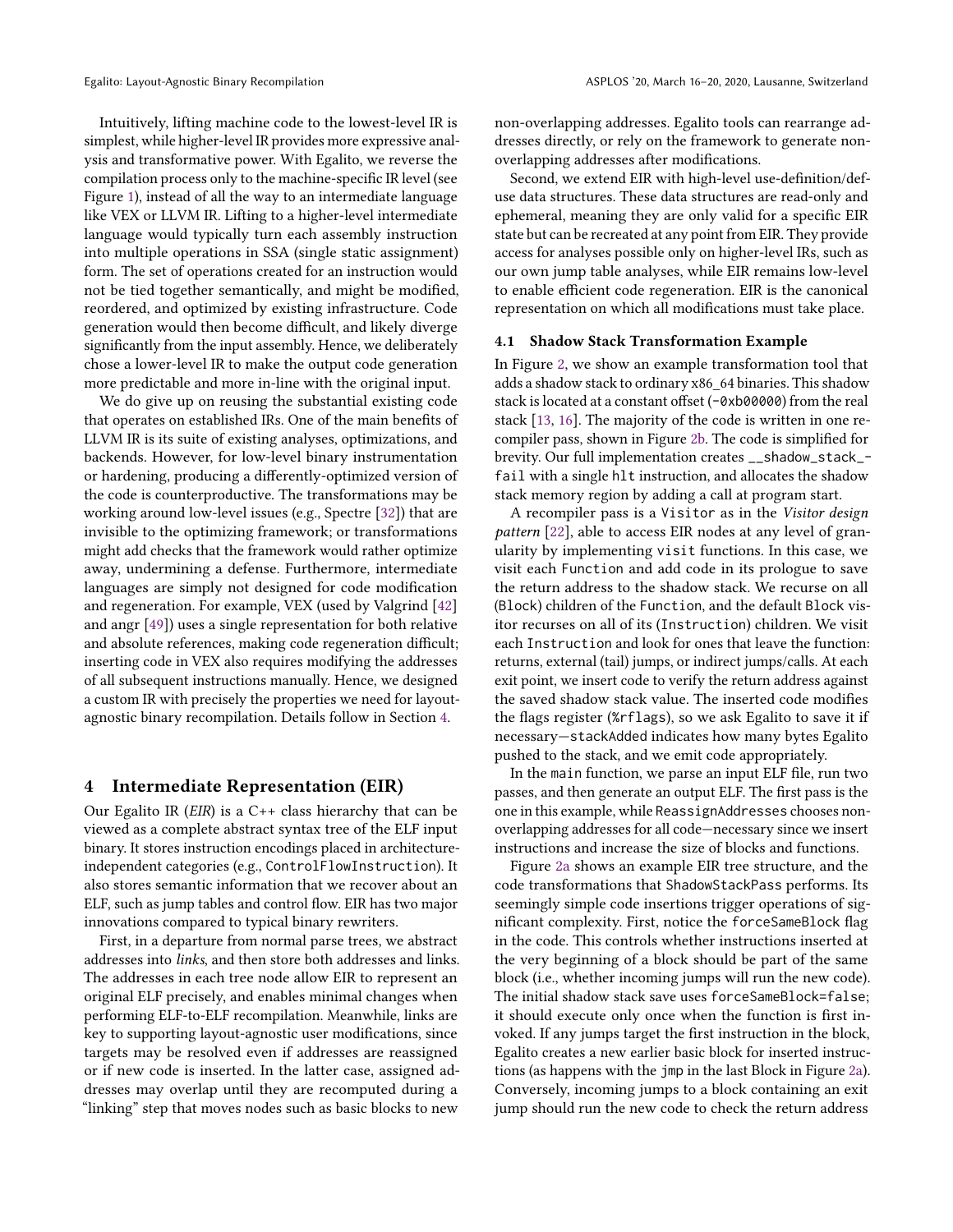<span id="page-5-1"></span>

(a) EIR transformation example of adding a shadow stack. Input code is 1) disassembled, 2) transformed, and 3) regenerated.

```
class ShadowStackPass : public RecompilerPass {
public:
  virtual void visit(Function *function) {
    Instruction *instr1 = function->getChild(0)->getChild(0);
    Mutator::insertBefore(instr1, /*forceSameBlock=*/ false,
      std::vector<Instruction *>{
        ASM("mov (%rsp), %r11"),
        ASM("mov %r11, -0xb00000(%rsp)") });
    recurse(function); // RecompilerPass::recurse
  }
  virtual void visit(Instruction *ins) {
    if(ins->isType<Return>()
      || (ins->isType<ControlFlow>() && ins->isExternalJump())
      || (ins->isType<IndirectJump>() && !ins->forJumpTable())) {
      // We clobber the RFLAGS register; Egalito saves it if
      // necessary, pushing stackAdded bytes onto the stack.
      auto addCheckLambda = [] (int stackAdded) {
        auto failFunc = Find::function("__shadow_stack_fail");
        return std::vector<Instruction *>{
          ASM("mov " << stackAdded << "(%rsp), %r11"),
ASM("cmp %r11, " << -0xb00000+stackAdded << "(%rsp)"),
          ASM("jne " << new RelativeLink(failFunc)) };
      };
      Mutator::insertBefore(ins, /*forceSameBlock=*/ true,
        AddRegisterSaving({X86_REG_RFLAGS}, addCheckLambda));
    }
 }
};
int main(int argc, char *argv[]) {
  assert(argc == 3); // usage: ./shadowstackify input output
  EgalitoInterface egalito;
  egalito.parse(argv[1]);
  egalito.getRoot()->accept(ShadowStackPass());
  egalito.getRoot()->accept(ReassignAddresses());
```
(b) C++11 code for shadow stack transformation.

return egalito.generate(argv[2]);

}

Figure 2. Adding a constant-offset x86\_64 shadow stack.

before exiting. With forceSameBlock=true, Egalito reuses the same basic block for insertions. Links that originally targeted the first instruction in the block are automatically updated in constant time to point to the new first instruction.

The original jmp instruction had a one-byte displacement, since its offset was -127 (the size of exampleFunc); the assembler uses the shortest possible encoding. However, after

inserting some intervening code, a (signed) one-byte displacement no longer reaches the target. Egalito automatically re-encodes one-byte jumps that no longer reach their target to use 4-byte displacements in the PromoteJumps pass. Since one jump promotion can cascade and cause others to need promotion, this pass runs iteratively until a fixed point.

Next, consider the registers used by this example. We use %r11 as a temporary register, but do not ask Egalito to save this register, because %r11 is callee-saved and may be overwritten by a function call. We do ask Egalito to save the flags register %rflags which is overwritten by our cmp instruction. %rflags is not expected to be preserved across function calls, but it must be preserved across conditional tail recursion (Figure [2a](#page-5-1) shows such an example with je). Egalito finds all jumps that perform tail recursion. Often, transformations will need to handle these cases specially, e.g., to prevent tail recursion from causing two shadow-stack pushes in a row without an intervening pop. In this simple shadow stack, however, pushing (a memory write) is idempotent.

Egalito saves registers with push/pop instructions, and can analyze a function to see if register saves are really necessary (i.e., the value is used by some successor instruction). Egalito will also identify whether a function uses the red zone instead of a stack frame: leaf functions on x86\_64 may access 128 bytes beyond the top of the stack in lieu of moving %rsp, which is slightly more efficient, but means that an inserted push will overwrite actual program data. Hence, Egalito may automatically add up to 128 to the stack pointer before saving registers. In our example, we save %rflags which involves adding 8 bytes to the stack pointer, and this information is passed to the code-generation lambda so it can adjust its offsets. Egalito, and user tools, can also inject additional global data, thread local storage, or %gs variables.

## <span id="page-5-0"></span>5 Binary Analysis

We use several analyses to recover static control-flow graphs and obtain complete and precise disassembly. We focus on modern Linux binaries, which are position-independent [\[18,](#page-12-4) [21,](#page-12-5) [39,](#page-12-6) [53\]](#page-13-0), optimized, and stripped. See Section [8](#page-11-0) for limitations. Our focus on PIC binaries is unlike most related works: most focus on position-dependent binaries, and conversely, some rely on additional compiler flags (e.g., -Wl, -q and -ffunction-sections) for extra metadata [\[46,](#page-12-34) [61\]](#page-13-1).

#### 5.1 Disassembling Code, Not Data

Binary analysis in general is undecidable [\[58\]](#page-13-14)—e.g., classifying bytes as code or data after a loop is equivalent to the halting problem. The standard technique for binary rewriting is recursive disassembly, which gives sound but incomplete results. Many tools conservatively overapproximate—in this example, treating the bytes both as potential code (if they disassemble without errors) and also as data, leaving the original .text section in place. Dynamic binary translation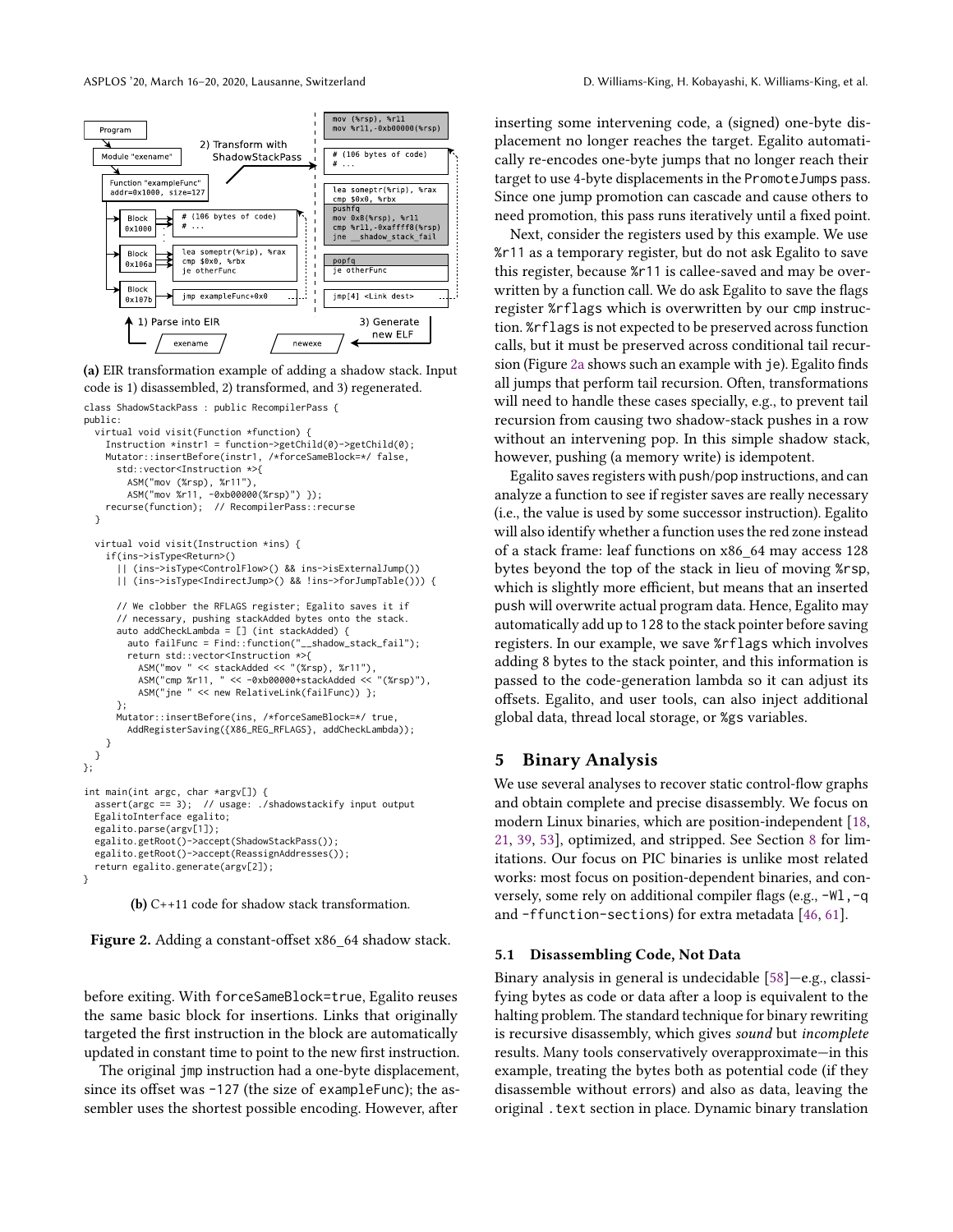can delay the decision to runtime, and only treat bytes as code when when a jump to the memory is actually observed.

Modern binaries separate code and data sections, and refrain from using embedded constants. x86\_64 code has no need since RIP-relative literal loads can reach +/- 2GB, and ARM64 constant pools (-mpc-relative-literal-loads) are disabled except under the tiny memory model [\[15\]](#page-12-35) (address space  $\leq$  1MB). This is consistent with prior work which finds that while embedded constants are present in real-world x86 Windows binaries [\[58\]](#page-13-14), all GCC- and Clanggenerated binaries can be linearly disassembled on x86 [\[4\]](#page-12-36). Thus, linear disassembly of code sections will suffice.

#### 5.2 Reconstructing Functions

Egalito operates on stripped binaries, where function boundaries are not specified. We approximate function boundaries with a coarse-grained heuristic based on direct call targets, which may conservatively lump functions together. We then analyze jump tables. The final control flow graph of each function is split into disjoint connected components to accurately reconstruct function boundaries. There is one further special case: non-returning functions. After a call to a function that never returns, the compiler will place the next basic block immediately afterwards, knowing execution will never fall-through. GCC tracks functions like exit with an attribute noreturn, recursively propagating it to functions that always call exit etc; Egalito uses a similar analysis.

Frame unwind information, created for C++ exceptions and debugging, is sometimes present. When it is, we use it to precisely identify function boundaries. On ARM64, this info is only present for functions that throw exceptions; on x86\_64, stripped binaries contain frame unwind information for every function (-funwind-tables is enabled by default).

#### 5.3 Identifying Code Pointers

A binary is full of values that might be constants or might be pointers. It is not sufficient to simply consider all values to be pointers if they lie within the valid range for code virtual addresses—even SPEC CPU is disassembled incorrectly under such a heuristic (§6.1 of [\[55\]](#page-13-10)). In PIC, all absolute pointers will have relocations [\[7\]](#page-12-37). Relative pointers in the data section are typically used only used for jump tables, covered next. Relative pointers in x86\_64 code sections are a %rip-relative constant in a single instruction, and are easy to identify.

The situation is more complicated on RISC architectures such as ARM64, however. A single fixed-length instruction cannot encode a PIC reference. The compiler uses: 1) an adrp instruction to load the upper bits; and 2) an add, ldr, or str instruction to load the page offset. These instructions form a PC-relative load, so there is no relocation metadata. Furthermore, the compiler's optimizer may place these logically related instructions far away from one another, in different basic blocks, hoisted outside loops, etc. We leveraged data flow analysis to find such split-pointer loads.

<span id="page-6-0"></span>

Figure 3. Jump table reconstruction steps.

## <span id="page-6-1"></span>5.4 Reconstructing Jump Tables

There is no metadata which can assist in locating jump tables (no relocations in PIC). Standard ARM64 jump tables can use 4-, 2- or even 1-byte offsets—but ARM64 does not even define standard relocation types for 1-byte values. Nevertheless, we aim to recover all jump table addresses, invocation locations (indirect jumps), and table bounds (number of entries). Although bounds checks may be optimized away by the compiler, determining the bound is essential: if it is underestimated, some edges in the function's control flow graph will be unidentified, while if it is overestimated, arbitrary data will be corrupted during recompilation.

Detection Procedure Our solution leverages sophisticated data analysis techniques including use-def chains. We will use Figure [3](#page-6-0) as a running example. First, we consider every indirect jump in the program ①. We look for expressions that flow into the jump computation ②, pattern-matching against structures that the compiler uses to implement jump tables. These patterns are independent of exact instructions, registers, operand order, flow through repeated movs, basic block structure, etc. We extract the address of the sequence of table entries (the table base ③), and the value added to each table entry to compute its destination (the target base ④, same as table base on x86\_64). Finally, we look for the table bound. We extract the indexing register or memory expression, find the definition of its value ⑤, and iterate over all uses of this value. One or more uses will flow back to the jump instruction, and there may be bounds checks along those paths ⑥. We select the tightest comparison bound.

Bounds Not all bounds are enforced with a straightforward comparison instruction, however. We implemented many special cases, including: 1) subtraction/bitwise test, then check flags against zero; and 2) bitwise and with a constant bound (e.g., for hash computations). We also encountered sophisticated tables which we call multistage jump tables: one table is indexed into to determine an index within a second table, which finally contains a target address. We handle this by parsing the first table as usual, with the correct striding. We examine every value in the table and find the maximum index—thus deducing the bound for the second-stage table.

Adjacency Heuristic In some cases, we simply cannot determine the bound, and we use the following heuristic. We observed that current compilers (GCC and Clang) place all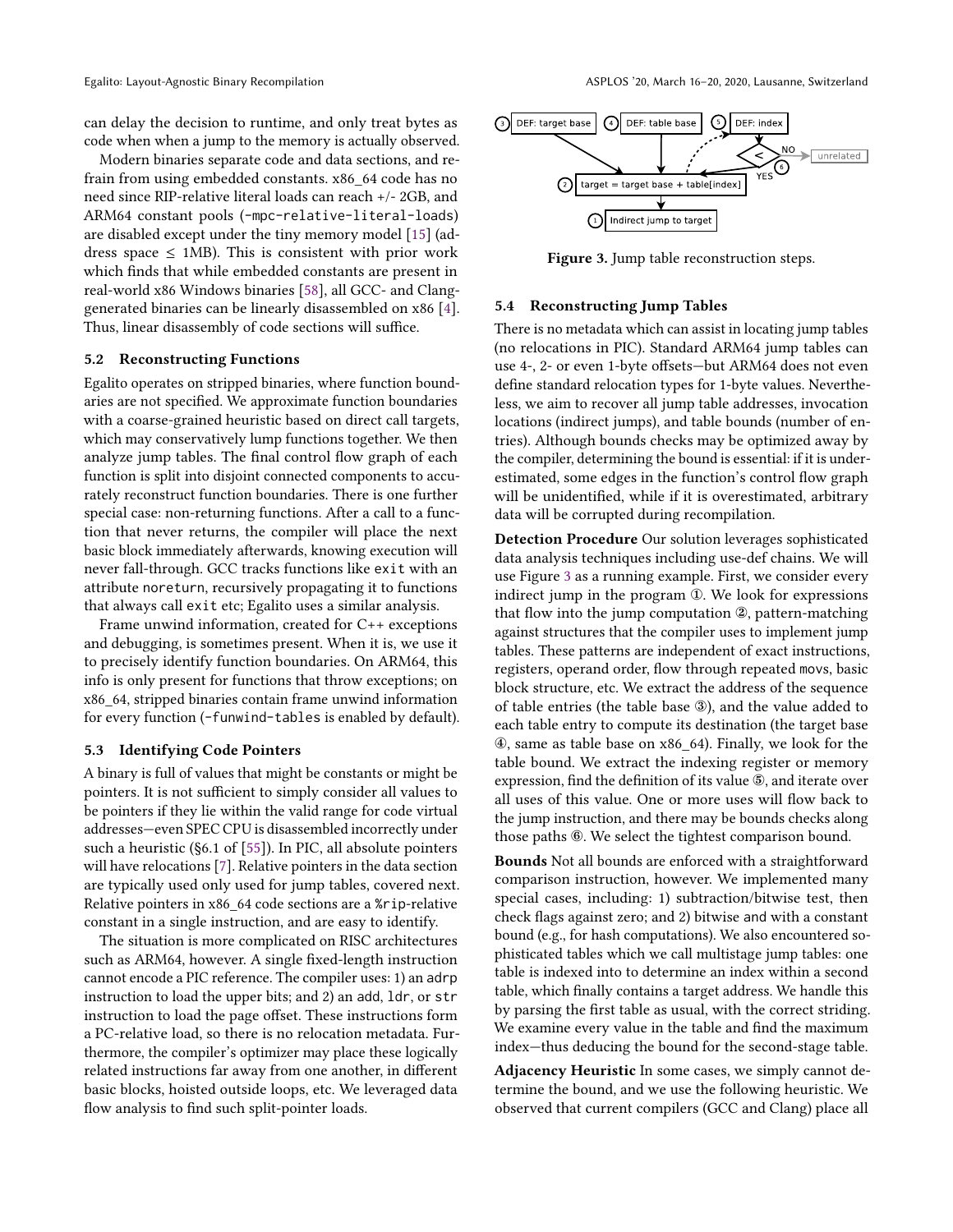jump table contents sequentially. We expand each table as much as possible without including entries whose computed target lies outside the source function, and stop at the end of the section or when another link occurs. This heuristic can fail in real-world cases such as tables that partially overlap each others' data (e.g., glibc hand-coded assembly, which luckily contains explicit bounds checks), but it is a useful fallback. Our evaluation shows that across thousands of jump tables, the adjacency heuristic is only used 6.52% of the time. Considering that not all jump tables even include a bounds check, we believe Egalito does very well in its analyses.

# <span id="page-7-0"></span>6 Egalito Tools

Nine tools follow, ordered from simple to sophisticated.

Counter-Based Profiling This tool instruments EIR (functions or basic blocks) with counter increments. Each Chunk is given a separate global variable, and its Egalito name is written into a data section. Counter values are appended to a binary file at program exit. We provide a gprof look-alike, which prints accumulated statistics from past runs.

Profile-Guided Optimization We implemented a profileguided optimization tool which modifies a program's layout for the best performance given knowledge about the input. Given function-call counts from a representative execution, recorded by our profiling tool, this tool arranges functions from most common to least for better caching performance.

Debloating We implemented a function-level debloating [\[2,](#page-12-26) [14\]](#page-12-27) tool for x86\_64 and ARM64. Starting from the program entry point and from every function whose address is taken, this tool iterates over our control-flow graph and finds all reachable code. Any unreachable functions are removed, as they represent bloat and cannot be called (barring reflection).

Instruction Reordering In-place randomization [\[44\]](#page-12-24) consists of four techniques, of which we implemented two: instruction reordering within basic blocks, and reordering register saves/restores. We use dataflow information to create a graph of all instruction dependencies within each basic block. We then choose a new order for the entire block, maintaining a set of valid next instructions at each point and selecting one at random. Note that this algorithm, while simple, does not guarantee uniformly random permutation selection. Within function prologues and epilogues, we reorder register saves/restores by eliminating the ordering constraint between push/pop instructions that would otherwise hold (due to contention on %rsp). In the prologue, we choose a new register save order; in each epilogue, we restrict the ordering between pops to follow the reverse of the save order. Non-push/pop instructions may still be randomly intermingled as dependencies allow.

Data Execution Prevention On x86\_64, we wrote a sandbox to enforce WˆX memory: no memory page may be writable

and later executable. We find all syscall instructions, leveraging dataflow analyses to deduce the system call number (%rax). We instrument mmap, mprotect, and munmap to track whether each mapped memory page has ever been writable. If the program tries to make such a page executable, this constitutes a sandbox violation and the program is terminated. We combine this sandbox with our control flow integrity from CET. The control flow integrity prevents an attacker from jumping over the system call instrumentation, while the data structure that tracks writable pages cannot be reliably corrupted (located at a random address, only referred to by %gs). Hence, this sandbox prevents any code-injection attack, even if the attacker can corrupt data and call mprotect.

Retpolines The recent Spectre [\[32\]](#page-12-10) vulnerability exploits a hardware bug, an inconsistency in the way current CPUs (Intel, AMD, and ARM) implement speculative execution. One available software fix for Spectre Variant 2 is to transform all indirect jumps into retpolines [\[52\]](#page-13-15), which force speculative execution into safely contained infinite loops. We created an x86\_64 Egalito tool that transforms every indirect jump into a retpoline. We outline retpolines to avoid duplicating their code, generating a new function for each unique indirect target expression (e.g., %rax, 0x10(%rax,%rbx,2), etc).

Software Implementation of Intel's CET Intel has recently announced an x86\_64 hardware extension called CET or Control-flow Enforcement Technology [\[27,](#page-12-30) [28\]](#page-12-12). This extension specifies a set of hardware instructions that will be made available in future CPUs, and map to no-ops on current processors. CET consists of a) control-flow integrity (CFI) for indirect branches, and b) a hardware shadow stack to protect return statements. We implemented this defense in software in August 2018 when the libstdc++.so in Ubuntu 18.04 began to include endbr64 instructions (but other libraries did not). Our tool may be applied comprehensively across a system directly to the binary code, and when hardware support becomes available, the instrumentation can be removed.

Under CET's CFI scheme, the target of every indirect control flow (call or jump) is marked with a specific instruction endbr64. Our CFI pass iterates over each function whose address is taken and adds endbr64 to its prologue (if not already present). Finally, we instrument each indirect call with a runtime check to verify that its target is an endbr64. If not, our error handler raises a fatal SIGILL signal.

We developed two shadow stack implementations. The first is the simple constant-offset shadow stack used as an example in Section [4.1.](#page-4-1) The second, a more faithful reproduction of CET, stores the shadow region at %gs with a shadow stack pointer at %gs:0x0. Pushing and popping involves incrementing/decrementing this pointer, which means that a push without a corresponding pop will cause a detectable fault. CET also specifies hardware instructions that modify the top-of-stack pointer directly, for stack unwinding and exception handling. We leave these for future work.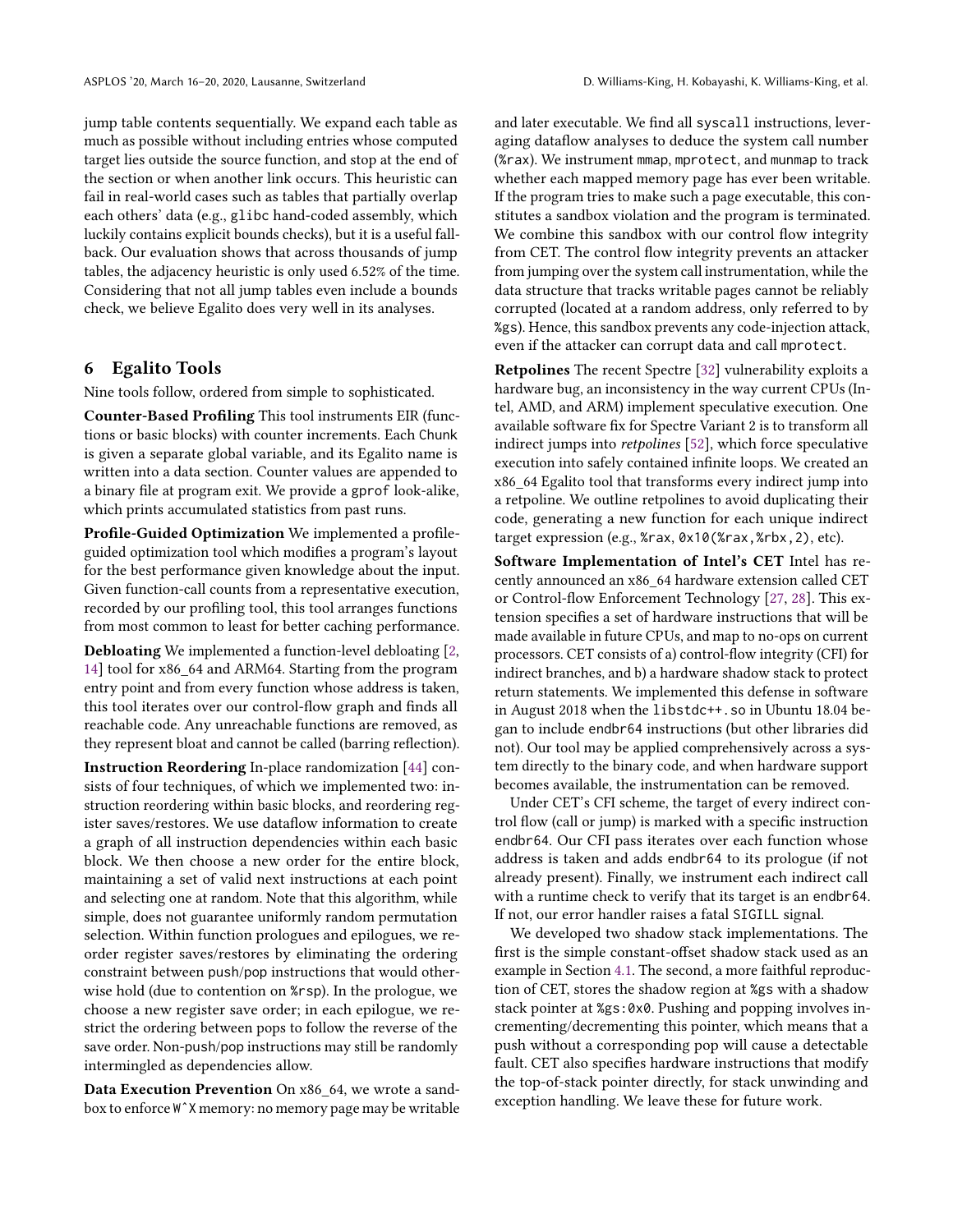Egalito-AFL Egalito-AFL is a binary-level backend for the AFL fuzzing framework [\[63\]](#page-13-16). It adds the instrumentation necessary for AFL to determine coverage (i.e., the set of branches that are taken). We integrate with the AFL forkserver, which forks new targets to avoid exec calls. The forkserver creates a System V shared memory segment and passes it to the initial target via the \_\_AFL\_SHM\_ID environment variable. We inject code at program start to detect this and map a 0x10000-size memory region with shmat.

We instrument every basic block with a coverage-recording snippet based on bin\_coverage.c from drAFL [\[50\]](#page-13-17). Each block is assigned a random (constant) ID, and an accumulator tracks history of the past few branches, hashing into the shared memory region [\[26\]](#page-12-38). Each time, the accumulator is right-shifted by one, and XOR'd with the random block ID; the index in the shared memory region corresponding to the lower 16 bits of the accumulator is incremented. We perform this update using only a single register (plus %rflags).

Just-In-Time Shuffling JIT-Shuffling is a novel continuous code randomization defense, based on prior work (Shuffler [\[61\]](#page-13-1), TASR [\[8\]](#page-12-25)). Like Shuffler, JIT-Shuffling is x86\_64-only and transforms every code pointer into an index within a runtime dispatch table. Return addresses become a pair of numbers, a function index and a byte offset into that function. The table is stored using the unused %gs segment register [\[5,](#page-12-39) [61\]](#page-13-1), to prevent an attacker from performing memory disclosure on the table. Direct function calls, tail recursive calls, indirect function calls, returns, etc, are replaced with %gs-relative jumps, while pointer initializations are changed into indices—addresses are never used as code pointers.

In a departure from Shuffler, JIT-Shuffling operates synchronously. Function %gs-table entries initially point to the address of an Egalito resolver function that instantiates the function at a new address, similar to the way a lazy PLT resolver computes addresses on the fly. Periodically, a "reset" callback erases all functions, and points their table entries back to the Egalito resolver. If control flow returns to a function which has been erased, it will be reinstantiated. As in Shuffler, JIT-Shuffling makes use of two code sandboxes during execution, and migrates between them while leaving no fixed code in the address space—even Egalito code. JIT-Shuffling supports fork and multiple threads: each execution context uses its own sandboxes (threads share EIR).

# 7 Evaluation

Our evaluation uses the machines in Figure [4.](#page-8-0) Unless otherwise noted, we used M1 for x86\_64, and M8 for ARM64.

## <span id="page-8-1"></span>7.1 Correctness of Binary Analysis

Function Boundaries On ARM64, we transformed all 105 GNU Coreutils binaries (stripped). Egalito identified all function boundaries; however, in 11 cases we split the code into additional functions, when the (non-returning) error()

<span id="page-8-0"></span>

|  | ID Arch Linux Distribution                   | Machine RAM GCC           |  |
|--|----------------------------------------------|---------------------------|--|
|  | $M1$ x86 64 Debian buster                    | 4c/8t i7-4770 32GB 7.2.0  |  |
|  | $M2$ x86 64 Debian stretch 9.6               | 8c/16t X5550x2 24GB 6.3.0 |  |
|  | $\textbf{M3}$ x86 64 Debian testing          | 4c/8t i7-2600 16GB 8.2.0  |  |
|  | M4 x86 64 Devuan ascii                       | 8c/8t W-2145 64GB 6.3.0   |  |
|  | $\text{M5}$ x86 64 openSUSE*                 | 4c/8t i7-4770 32GB 7.3.0  |  |
|  | <b>M6</b> x86 64 Ubuntu 18.04.1 <sup>†</sup> | 6c/12t X5550x2 10GB 7.3.0 |  |
|  | M7 x86 64 Fedora 31                          | 8c/16t X5550x2 24GB 9.2.1 |  |
|  | $\text{M8}$ ARM64 openSUSE Leap <sup>†</sup> | 8c/8t ThunderX 8GB 7.1.1  |  |
|  | $M9$ ARM64 openSUSE*                         | Raspberry PI 3 1GB 7.2.1  |  |

Figure 4. Machines used for Egalito testing and evaluation. \*=openSUSE Tumbleweed rolling release. †=Virtual Machine.

function is called with a constant argument. (Separating such functions is an accurate representation of control flow.)

Code and Data Pointers We validated that Egalito can detect all pointers using relocation ground truth. We compiled GNU Coreutils and glibc on both x86\_64 and ARM64 with -ffunction-sections and -Wl,--emit-relocs (-Wl,-q), to include as many relocations as possible in the output. Egalito creates links for precisely the set of code and data pointers in the ground truth (plus additional links for jump table entries, which have no relocations).

Inline Assembly Egalito handles many assembly functions correctly, e.g. those in glibc. However, some hand-coded assembly (libffi, crypto code) embeds jump table values into .text symbols. By design, Egalito trusts function boundary metadata, but to handle non-standard cases we provide an override settings file for users to define code/data boundaries. Our evaluation does not rely on any such parse overrides.

Jump Table Study We verified Egalito's detected jump tables against ground truth obtained from the compiler, using GCC's -fdump-final-insns, which outputs the RTL intermediate language while producing the corresponding object files. This data includes the number of jump tables per function as well as the number of entries in each table. On both x86\_64 and ARM64, we programmatically verified jump tables in glibc and Coreutils. We manually verified glibc jump tables written purely in assembly.

To test jump table detection at scale, we ran a large-scale experiment on x86\_64 Debian packages. We built each package from source with the dpkg-buildpackage option DEB\_- CFLAGS\_APPEND=-fdump-final-insns. We preserved every .o object file created during the build process by overriding rm and various variants of gcc. Finally, we extracted the built package (and its debug package) and found all executables and libraries therein. We used FILE symbols to map functions back to object files and hence to jump table information. For functions not within a FILE, we searched for functions with the same name in all object files. We also considered function aliases and \*.lto\_priv.NN symbols generated by link-time optimizations. We analyzed each case with Egalito and compared our list of recovered jump tables with the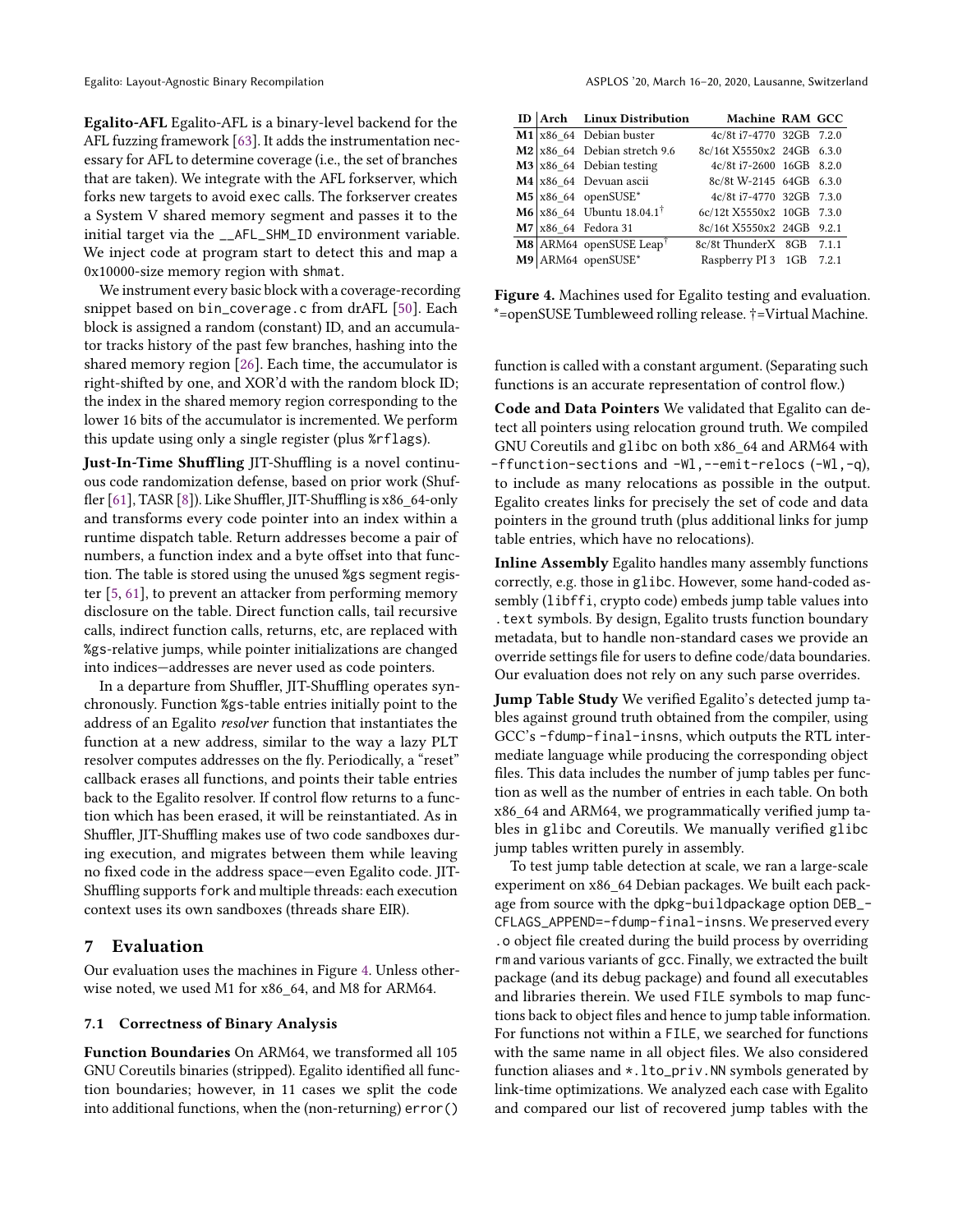ground truth. In case of multiple ground-truth options (multiple functions of the same name), we considered Egalito to be correct if it matched one option.

Overall, we ran the experiment on 172 packages from Debian's popcon list [\[45\]](#page-12-40) on M3. We excluded large packages like systemd and packages that would likely not contain C/C++ executables. These 172 packages produced 867 executables and shared libraries, and in 866 cases, Egalito successfully reproduced the ground truth jump table list. (Parsing these 867 ELFs took Egalito 55 minutes on a single core.) The single failure is sftp which contains heavily nested jump tables that our control-flow graph does not yet capture. Hence, Egalito correctly recovered jump tables 99.9% of the time. Nearly half of all executables included complex stack-variable bounds checks that required tracking data flow through memory, not just registers. Of the 3970 recovered jump tables, Egalito analytically determined table bounds in 93.48% of cases (relying on the table adjacency heuristic in the remaining 6.52%). Since not all jump tables even include a bounds check, Egalito's analyses do very well.

## <span id="page-9-0"></span>7.2 Correctness of Binary Transformation

To gain confidence in Egalito's generated code, we executed and successfully passed the test suites for Coreutils, ffmpeg, and sqlite on M2 (sqlite includes 2,583,067 tests). We manually tested 13 arbitrary programs; many succeeded, including dpkg, make, tmux, and vim, while 4 failed. Two failed due to some position-dependent code linked in with PIC, one failed due to Egalito features not yet implemented (aptitude throws an exception), and Google's V8 contains embedded data after every function (within symbol boundaries).

Debian Package Tests We ran a second large-scale analysis on Debian binaries, running test suites associated with Debian packages on Egalito-transformed binaries. We found that some 9904 Debian packages are registered in the Debian continuous integration system, and we targeted the 308 packages that have the tag implemented-in set to c or c++. We transformed all executables in the distribution's .deb files with Egalito, then ran the package tests in a chroot with autopkgtest. 149 packages contain tests and build correctly in the chroot. 90 out of 149 (60%) packages have all tests pass. 38 failures can be detected by Egalito, they are because we do not yet support generating symbol versions (this merely requires additional engineering effort). At least one throws an exception (not supported), and one has a too-strict test that looks for sequences of zeros in the executable. If we take this into consideration, 90/109 (82.6%) of the packages pass all tests (4 additional packages pass at least one).

Compiler Versions To test binaries from different compilers, we built many versions of GCC from source. With each GCC, we verified that sqlite (compiled position-independent) still passed all tests. Specifically, we tested the following versions of GCC (earlier compilers no longer built cleanly): 4.9.4,

5.3.0, 5.4.0, 5.5.0, 6.1.0, 6.2.0, 6.3.0, 6.4.0, 6.5.0, 7.1.0, 7.2.0, 7.3.0, 7.4.0, 8.1.0, 8.2.0. We tested Clang 5.0.1 by transforming and

successfully running SPEC CPU ref on M5 (loader mode). Linux Distributions We verified that Egalito-transformed SPEC CPU ref runs correctly on four different distributions: Debian (M1), Ubuntu (M6), openSUSE (M5) and Fedora (M7). (All in 1-1 ELF mode except M5, where we used loader mode).

Go Binaries Egalito cannot transform Go binaries correctly, because they contain vtable-like structures in go.itab.\* without relocations. We would need to represent these data structures in EIR in order to transform Go programs.

Chromium Libraries V8 and Chromium contain an unusual form of DWARF that we do not support. However, we transformed Chromium's shared libraries in 1-1 mode. Of 177 libraries, 59 use symbol versions in a way we do not support (a low-level ELF generation, solvable with engineering effort). Of the 118 remaining, 12 cause Chromium to fail, and libffi fails disassembly due to embedded jump tables in assembly code. 105 of 118 (89%) transform correctly and using LD\_LIBRARY\_PATH to load all transformed libraries, Chromium can browse to news sites and display videos.

**/usr/bin/** smoke test We tried to transform all the executables in /usr/bin/ on M4 (1-1 mode), then ran each program with --help, comparing against baseline. There were 1379 executables; 90 (6.5%) failed during transformation because they were position-dependent, and 11 failed transformation for other reasons (Egalito was aware of a problem). Of the remaining 1278 executables, 1256 (96.6%) produced identical output and exit code. Of the remaining 33 failures, 25 were due to lack of RUNPATH support, and 8 from fatal signals.

Kernels We transformed a Fuchsia [\[23\]](#page-12-41) microkernel (for ARM64) with Egalito. In lieu of PIC, we leveraged full relocations with the -q linker flag. We added function call logging into a ring buffer, generated a flat binary image, and successfully booted it on a bare-metal Raspberry PI 3 (M9).

## 7.3 SPEC CPU Performance Evaluation

Egalito supports three major execution modes: 1-1 ELF, union ELF, and loader mode. We present Egalito's performance on SPEC CPU in each mode, utilizing binary optimizations discussed in Section [7.4.](#page-10-0) In 1-1 ELF mode, we transformed only the main executable and not shared libraries; in union ELF and loader mode, we transformed all code. Since Egalito does not yet support C++ exceptions, we modified SPEC CPU by replacing exceptions with conventional control flow in omnetpp (20-line change) and povray (15 lines). We also fixed a compile error in soplex (1 line) in recent GCC versions.

Comparison with DynamoRIO and Pin As shown in Figure [5a,](#page-10-1) Egalito has much better performance than existing DBT-based tools DynamoRIO and Pin (measured on M1). DynamoRIO geo mean overhead is 28.8%, Pin is 77.7%,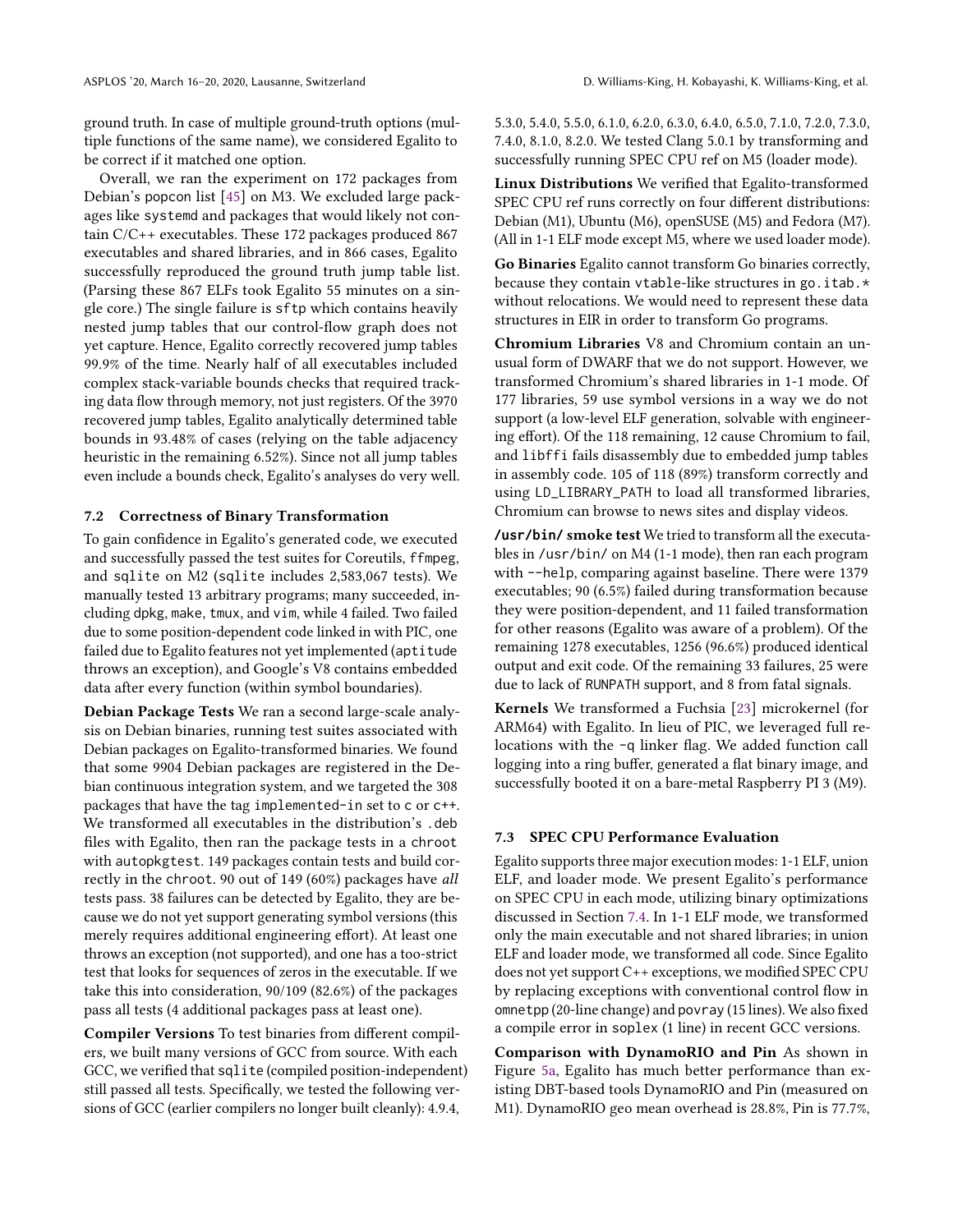<span id="page-10-1"></span>

(a) Comparison of DynamoRIO, Pin, Egalito (loader and 1-1 mode).



(b) Performance of Egalito-generated ELF outputs.

Figure 5. Egalito runtime overhead on SPEC CPU 2006, in different modes, compared with DynamoRIO and Pin.

while Egalito in 1-1 mode is only 0.46% (executables pretransformed). For a fairer comparison, Egalito in loader mode also parses all executables at load-time, incurring 8.7% slowdown (1.1% slowdown with caching; see loader mode below).

1-1 ELF Mode This is Egalito's default mode, reading in a single ELF and outputting a single ELF. Since EIR represents and recreates each input instruction, we can expect near zero performance overhead (given a no-op transformation tool). We measured this baseline overhead in 1-1 ELF generation mode by running SPEC CPU 2006 on machine M1, and results are shown in Figure [5b.](#page-10-1) Egalito incurs only 0.46% overhead.

Union ELF Mode In union ELF mode, Egalito combines the input executable and all its shared libraries into one output ELF, essentially transforming a dynamically linked program into a statically linked one. We measured the baseline overhead in union ELF mode (also on M1), and Egalito achieves a 1.7% geo mean speedup. We use original function order and 2-byte alignment as in 1-1 ELF mode; the speedup is because union ELF mode collapses PLT calls into direct calls.

The memory and space overhead of Egalito-generated ELF files is minimal. On SPEC CPU, union ELF outputs were on average only 0.44% larger (low variance) than the sum of input ELFs. At program entry, the mapped memory of union ELFs is 79%-95% (average 88.4%) of baseline. At program exit, file-backed resident memory use is 152KB-1.25MB less (598KB average). So union ELFs are memory efficient, but will not share library code pages with different programs. Code sections, augmented with library code, are 540KB-2.56MB larger (1.7MB average)—an upper bound on memory wasted.

<span id="page-10-2"></span>

| <b>Egalito Tool</b>    | Mode    | Overhead                       | Worst case                   |
|------------------------|---------|--------------------------------|------------------------------|
| No-op 1-1 mode         | $1 - 1$ | 0.46%                          | 2.8% omnetpp                 |
| No-op union mode       | union   | $-1.7\%$ <sup>†</sup>          | $1.6\%$ gobmk                |
| No-op loader mode      | loader  | $-1.4\%$ <sup>†</sup>          | 2.6% povray                  |
| Profiling              | $1 - 1$ | $0.16\%$ , 1 fail              | 3.3% povray                  |
| Profile-guided opt     | $1 - 1$ | $-1.0\%$ <sup>†</sup> , C only | 3.2% h264ref                 |
| Retpolines             | $1 - 1$ | 6.9%                           | 63.0% povray                 |
| CET CFI only           | union   | $-1.4\%$ <sup>†</sup>          | $-0.57\%$ <sup>†</sup> gobmk |
| CET CFI + const stack  | union   | 4.4%                           | 22.2% povray                 |
| CET CFI + %gs stack    | union   | 9.8%, 1 fail                   | 40.7% povray                 |
| Instruction reordering | loader  | $-2.7\%$                       | 3.8% povray                  |

Figure 6. Geometric mean overhead of Egalito tools (loader mode has load time excluded). †=performance speedup.

Loader Mode Next, we investigated Egalito's baseline overhead in loader mode. The unoptimized raw overhead of the Egalito loader is 8.7% geo mean; using HOBBIT files (a binary serialization of EIR: Hierarchical Object Built for Binary Transformation) gives 1.1% geo mean overhead. Much of this is load-time overhead, spent parsing ELF files (9.4 seconds average, max 15.9) or loading HOBBIT files (2.8 seconds, max 4.1). Also, the SPEC CPU harness invokes the target more frequently in certain cases—e.g., gcc is invoked nine times per run while some binaries are only invoked once. By subtracting all load-time cost (amortized in long-running programs), we see a 1.4% geo mean speedup. (Some speedup is again expected due to collapsed PLTs.)

## <span id="page-10-0"></span>7.4 Binary Optimizations

Function Padding The compiler uses 16-byte padding between functions, but we try 16-, 8-, 4, and 2-byte padding. (1-byte function padding interferes with exception handlers; the least significant bit is set to indicate thrown exceptions.) Compact code may utilize instruction caches better, so Egalito defaults to 2-byte padding. The best padding varies according to test case and machine; for in-depth analysis see [\[62\]](#page-13-18). On M1 2-byte padding is 0.56% slowdown but 8-byte is best at 0.53% speedup. Selecting the best case for each SPEC program gives 1.2% geo mean speedup with 9.6% speedup in the best case. On M2, 2-byte is fastest at 0.59% speedup.

PLT Collapsing To support dynamically linked libraries, calls from one library to another go through indirection via the Procedure Linkage Table (PLT). But in union ELF or loader mode, Egalito knows all the code that will be executed. So we collapse PLT calls into direct calls, and place code from all libraries into a single text section, essentially transforming a dynamically linked program into a statically linked one.

## 7.5 Egalito Tool Performance

Egalito is 51759 lines of code (determined by sloccount [\[17\]](#page-12-42)); each tool is between 157-306, except JIT-Shuffling with 1510.

Tools on SPEC CPU Figure [6](#page-10-2) shows the performance of several Egalito tools. Retpolines on M1 has geo mean overhead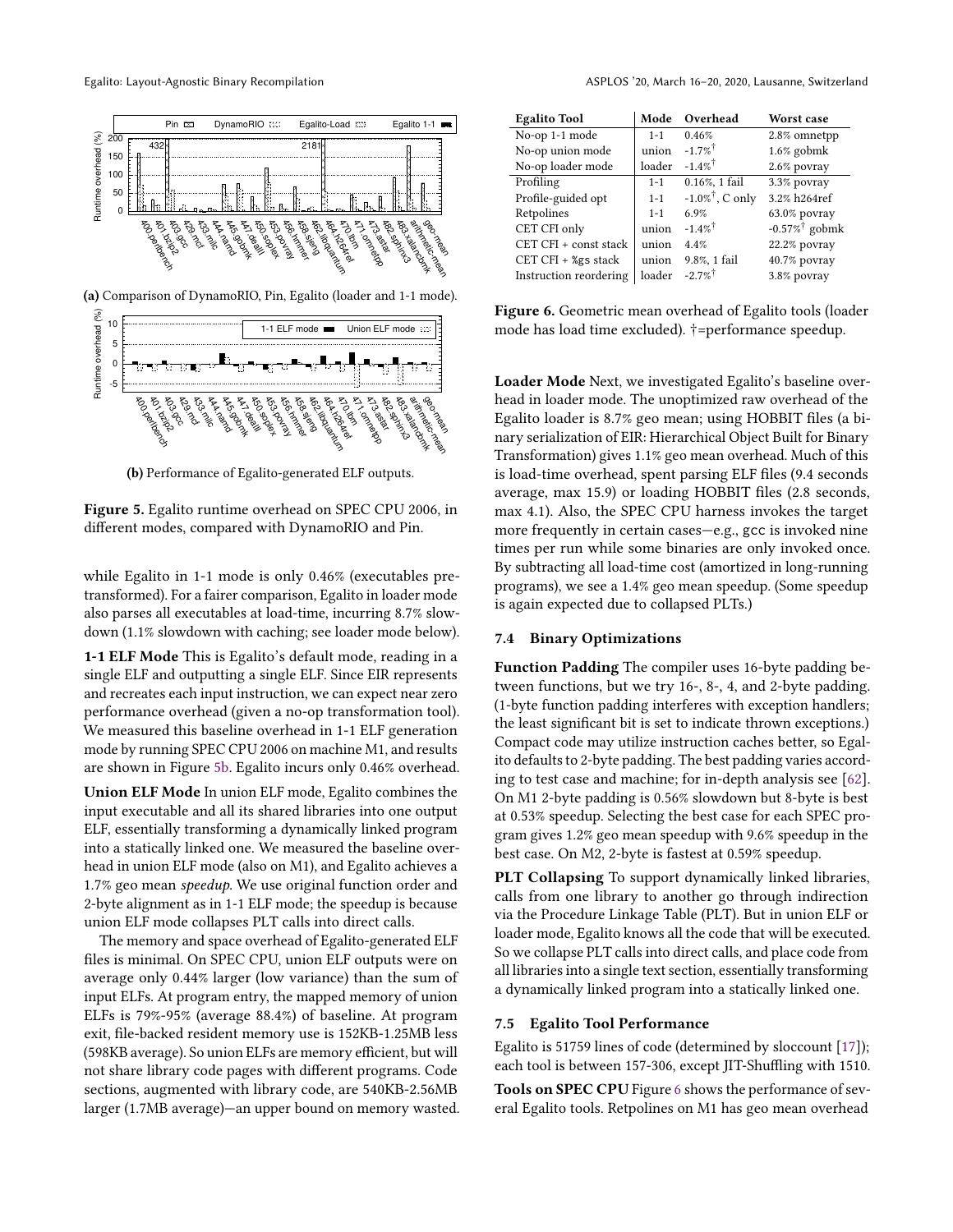6.9%, in line with other published numbers (e.g., Bullet [\[34\]](#page-12-43)). However, it is prohibitively expensive for povray and xalan, which use large numbers of virtual function calls and hence incur the indirect-jump overhead repeatedly. The instruction reordering tool observed a speedup over the baseline, likely noise from loader mode. In our CET tool, the simpler constant-offset shadow stack is more efficient than %gs. The %gs shadow stack fails in one case (gcc) due to a bug with our conditional tail recursion detection. Profile-guided optimization, trained with call counts on "test" and evaluated on "ref", shows a 1.0% speedup (best: 11.8% speedup for dealII) [\[62\]](#page-13-18).

Egalito-AFL We measured the fuzzing throughput of Egalito-AFL, in comparison with a DynamoRIO-based fuzzer called drAFL [\[50\]](#page-13-17). Both tools operate directly on binaries, unlike the original AFL which requires source-level instrumentation with an appropriate compiler. We fuzzed readelf and libpng on M2 for 5 minutes, and Egalito-AFL obtained a 15.6x and 64.2x speedup respectively over drAFL; when run for 10 minutes, these speedups became 18.0x (60060 vs 3353 executions) and 61.4x (526149 vs 8566). Egalito-AFL is 18- 61x faster because 1) Egalito-AFL outputs one ELF binary, while drAFL runs DynamoRIO to rebuild the code cache for each execution; and 2) Egalito-AFL integrates with AFL's forkserver (drAFL does not), allowing minimal exec syscalls.

Just-In-Time Shuffling To evaluate JIT-Shuffling, we defended Nginx 1.11.3 on x86\_64 (M5). We tested four workers serving ten concurrent clients from the wrk tool over one minute, for 612B, 100KB, and 1MB requests. Results in multithreaded and multiprocess mode are nearly identical.

We first erase all functions after each Nginx HTTP request, as in TASR [\[8\]](#page-12-25), but this is prohibitively expensive (5-50x). TASR advocates this design but does not measure its performance (Shuffler [\[61\]](#page-13-1) would have 1.5% throughput with 100KB requests). We can trade performance for security by resetting less frequently; instead of after every request, we can reset after every 10, or every 100, etc. Nginx achieves 50-90% of the original throughput when resetting after every 100 requests. This policy is still orders of magnitude ahead of leakage attacks like Blind ROP, which requires a total of 11070 Nginx requests [\[9\]](#page-12-44). It also results in re-randomizing every 1.8-4.9 ms, much faster than Shuffler's 50 ms interval.

## 7.6 Comparison with Other Frameworks

Ramblr [\[54\]](#page-13-11) We installed Ramblr on M2, and tried to transform /bin/ls with the simplest stackretencryption reassembler backend. It failed during code generation, as did a) hello world, b) hello with -no-pie, c) hello with -static, d) programs without glibc (complained about empty input).

Multiverse [\[6\]](#page-12-19) On a 32-bit VM, pwntools dies (dependency). We tested further on a 64-bit system (M3). Multiverse does not work on position-independent executables (generates invalid ELF headers), statically linked executables, or glibc

(jump mapping table contains an invalid offset). On hello world compiled with -no-pie, \_start is transformed, but the RIP-relative \_\_libc\_start\_main pointer is unmodified and the code runs the original main. By mapping the original .text with executable permissions, Multiverse allows the original code to execute. There are also several RWX memory regions in which Multiverse writes and then runs code, opening the door to code injection attacks.

PSI [\[64\]](#page-13-5) PSI is distributed on a 32-bit Ubuntu 12.04 Virtual-Box VM. We measured the runtime of Egalito (M2) and PSI (VM) against baselines on their respective machines. On zip, Egalito had -3.07% overhead vs PSI's 8.26%; on python, 3.33% vs 44.6%; on perl, -13.6% vs 108%; on vim, success vs crash. PSI's higher overhead is due to its address virtualization.

## <span id="page-11-0"></span>8 Limitations and Discussion

Egalito works across many binaries and architectures, but it:

- 1. requires inputs to be position-independent code (PIC) for sufficient metadata (discussed in Section [3\)](#page-3-1);
- 2. uses data-flow analysis techniques that infer missing metadata (see Section [5.4\)](#page-6-1), and so is not complete and cannot guarantee full disassembly;
- 3. cannot handle obfuscated code, nor inline assembly which embeds data-like jump table values-into . text symbols (discussed in Section [7.1\)](#page-8-1);
- 4. does not yet support some implementation-level features (described in Section [7.2\)](#page-9-0), such as C++ exceptions and atypical metadata (e.g., Go binaries or V8).

64-bit RISC-V support is well underway in Egalito: we parse into EIR with a different disassembly library, and successfully analyze jump tables, but do not generate code. We are extending Egalito to Windows, where newer executables include relocations for base address randomization [\[40\]](#page-12-45).

# 9 Conclusion

We have presented the Egalito recompiler, a layout-agnostic binary rewriting framework. We implemented nine tools with Egalito including a novel defense JIT-Shuffling, an AFL backend, and a software version of Intel's CET. Egalito is very efficient, observing a substantial performance speedup of 1.7% on SPEC CPU thanks to binary optimizations. It successfully runs on programs from hundreds of Debian packages. We open-sourced Egalito [\[59,](#page-13-2) [60\]](#page-13-3) to aid researchers in creating robust and efficient binary transformations.

# Acknowledgments

We thank the reviewers for their valuable comments. This work was supported in part by the Office of Naval Research (ONR) under awards N00014-16-1-2263 and N00014-17-1- 2788. Any opinions, findings, and conclusions or recommendations expressed herein are those of the authors and do not necessarily reflect the views of the US government or ONR.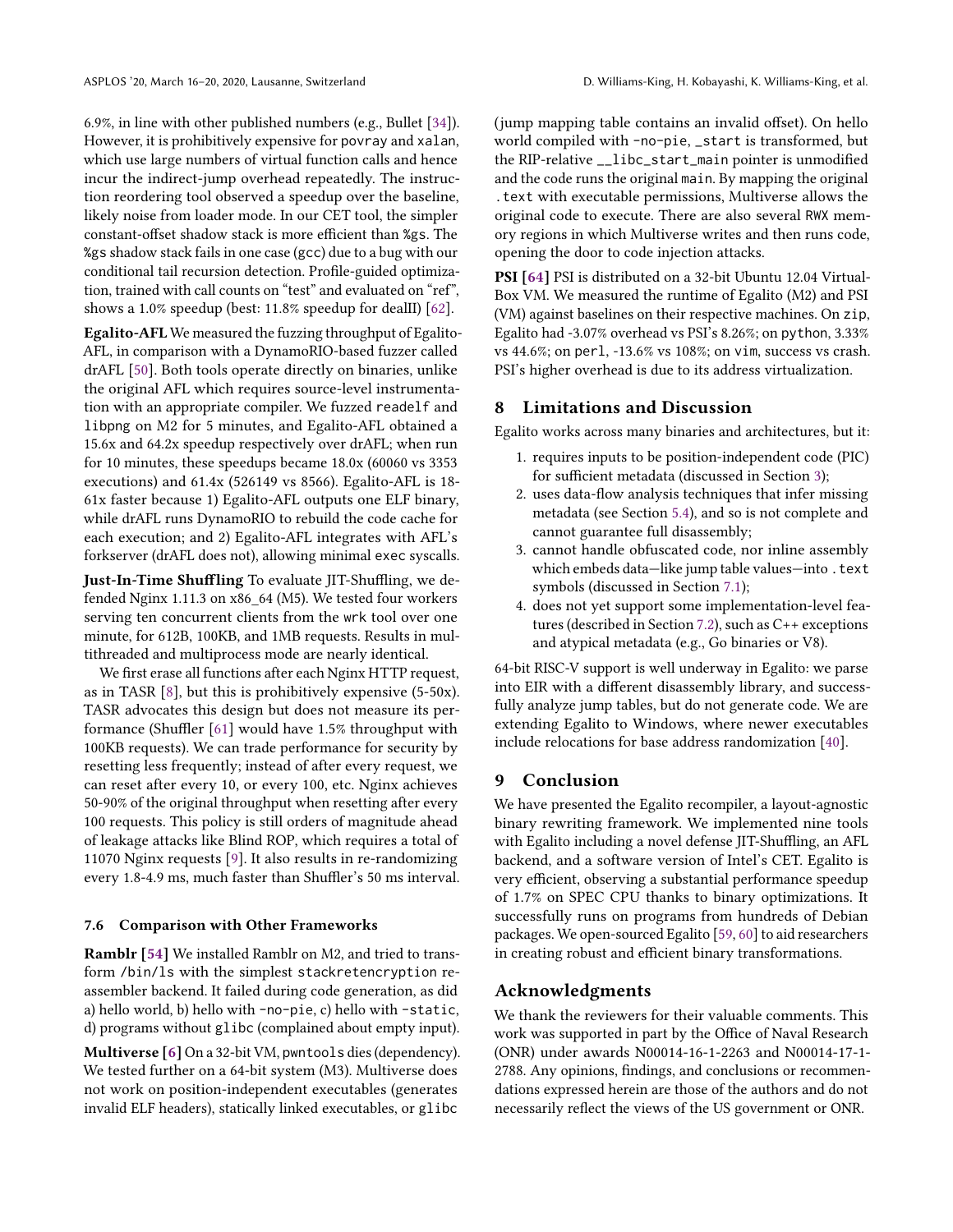# References

- <span id="page-12-28"></span>[1] Martín Abadi, Mihai Budiu, Úlfar Erlingsson, and Jay Ligatti. 2005. Control-flow Integrity. In Proc. of ACM CCS. 340–353.
- <span id="page-12-26"></span>[2] Ioannis Agadakos, Di Jin, David Williams-King, Vasileios P. Kemerlis, and Georgios Portokalidis. 2019. Nibbler: Debloating Binary Shared Libraries. In Proc. of ACSAC. 70–83.
- <span id="page-12-22"></span>[3] Kapil Anand, Matthew Smithson, Khaled Elwazeer, Aparna Kotha, Jim Gruen, Nathan Giles, and Rajeev Barua. 2013. A Compiler-level Intermediate Representation based Binary Analysis and Rewriting System. In Proc. of ACM EuroSys. 295–308.
- <span id="page-12-36"></span>[4] Dennis Andriesse, Xi Chen, Victor van der Veen, Asia Slowinska, and Herbert Bos. 2016. An In-Depth Analysis of Disassembly on Full-Scale x86/x64 Binaries.. In Proc. of USENIX SEC. 583–600.
- <span id="page-12-39"></span>[5] Michael Backes and Stefan Nürnberger. 2014. Oxymoron: Making Fine-Grained Memory Randomization Practical by Allowing Code Sharing. In Proc. of USENIX SEC. 433-447.
- <span id="page-12-19"></span>[6] Erick Bauman, Zhiqiang Lin, and Kevin W. Hamlen. 2018. Superset Disassembly: Statically Rewriting x86 Binaries Without Heuristics. In Proc. of NDSS. 40–47.
- <span id="page-12-37"></span>[7] Eli Bendersky. 2011. Position Independent Code (PIC) in shared libraries on x64. [https://eli.thegreenplace.net/2011/11/11/position](https://eli.thegreenplace.net/2011/11/11/position-independent-code-pic-in-shared-libraries-on-x64)[independent-code-pic-in-shared-libraries-on-x64](https://eli.thegreenplace.net/2011/11/11/position-independent-code-pic-in-shared-libraries-on-x64).
- <span id="page-12-25"></span>[8] David Bigelow, Thomas Hobson, Robert Rudd, William Streilein, and Hamed Okhravi. 2015. Timely Rerandomization for Mitigating Memory Disclosures. In Proc. of ACM CCS. 268–279.
- <span id="page-12-44"></span>[9] Andrea Bittau, Adam Belay, Ali Mashtizadeh, David Mazieres, and Dan Boneh. 2014. Hacking Blind. In Proc. of IEEE S&P. 227–242.
- <span id="page-12-0"></span>[10] Derek Bruening, Timothy Garnett, and Saman Amarasinghe. 2003. An Infrastructure for Adaptive Dynamic Optimization. In Proc. of CGO. 265–275.
- <span id="page-12-20"></span>[11] David Brumley, Ivan Jager, Thanassis Avgerinos, and Edward J. Schwartz. 2011. BAP: A Binary Analysis Platform. In Proc. of CAV. 463–469.
- <span id="page-12-15"></span>[12] Bryan Buck and Jeffrey K. Hollingsworth. 2000. An API for Runtime Code Patching. IJHPCA 14, 4 (2000), 317–329.
- <span id="page-12-31"></span>[13] Nathan Burow, Xinping Zhang, and Mathias Payer. 2019. SoK: Shining Light on Shadow Stacks. In Proc. of IEEE S&P. 985–999.
- <span id="page-12-27"></span>[14] Yurong Chen, Tian Lan, and Guru Venkataramani. 2017. DamGate: Dynamic Adaptive Multi-feature Gating in Program Binaries. In Proc. of ACM FEAST. 23–29.
- <span id="page-12-35"></span>[15] GNU Compiler Collection. 2017. Using the GNU Compiler Collection (GCC): AArch64 Options. [https://gcc.gnu.org/onlinedocs/gcc/](https://gcc.gnu.org/onlinedocs/gcc/AArch64-Options.html) [AArch64-Options.html](https://gcc.gnu.org/onlinedocs/gcc/AArch64-Options.html).
- <span id="page-12-32"></span>[16] Thurston H.Y. Dang, Petros Maniatis, and David Wagner. 2015. The Performance Cost of Shadow Stacks and Stack Canaries. In Proc. of ACM CCS. 555–566.
- <span id="page-12-42"></span>[17] Al Danial. 2017. AlDanial/cloc. <https://github.com/AlDanial/cloc>.
- <span id="page-12-4"></span>[18] Debian. 2015. Hardening - Debian Wiki. [https://wiki.debian.org/](https://wiki.debian.org/Hardening) [Hardening](https://wiki.debian.org/Hardening).
- <span id="page-12-21"></span>[19] Alessandro Di Federico, Mathias Payer, and Giovanni Agosta. 2017. REV.NG: A Unified Binary Analysis Framework to Recover CFGs and Function Boundaries. In Proc. of CC. 131–141.
- <span id="page-12-2"></span>[20] Chris Eagle. 2011. The IDA Pro Book: The Unofficial Guide to the World's Most Popular Disassembler. No Starch Press.
- <span id="page-12-5"></span>[21] Fedora. 2016. Harden All Packages - Fedora Project. [https://](https://fedoraproject.org/wiki/Changes/Harden_All_Packages) [fedoraproject.org/wiki/Changes/Harden\\_All\\_Packages](https://fedoraproject.org/wiki/Changes/Harden_All_Packages).
- <span id="page-12-33"></span>[22] Erich Gamma. 1995. Design Patterns: Elements of Reusable Object-Oriented Software. Pearson Education, India.
- <span id="page-12-41"></span>[23] Google. 2018. fuchsia Git repositories. [https://fuchsia.googlesource.](https://fuchsia.googlesource.com/) [com/](https://fuchsia.googlesource.com/).
- <span id="page-12-18"></span>[24] Cosmin Gorgovan. 2016. Escaping DynamoRIO and Pin - or why it's a worse-than-you-think idea to run untrusted code or to input untrusted data. [https://github.com/lgeek/dynamorio\\_pin\\_escape](https://github.com/lgeek/dynamorio_pin_escape).
- <span id="page-12-17"></span>[25] Cosmin Gorgovan, Amanieu D'antras, and Mikel Luján. 2016. MAMBO: A Low-Overhead Dynamic Binary Modification Tool for ARM. ACM TACO 13, 1 (2016), 14.
- <span id="page-12-38"></span>[26] Thomas Huet. 2017. AFL. [https://github.com/mirrorer/afl/blob/master/](https://github.com/mirrorer/afl/blob/master/docs/technical_details.txt) [docs/technical\\_details.txt](https://github.com/mirrorer/afl/blob/master/docs/technical_details.txt).
- <span id="page-12-30"></span>[27] Intel. 2016. Intel is innovating to stop cyber attacks. [https://blogs.intel.](https://blogs.intel.com/blog/intel-innovating-stop-cyber-attacks/) [com/blog/intel-innovating-stop-cyber-attacks/](https://blogs.intel.com/blog/intel-innovating-stop-cyber-attacks/).
- <span id="page-12-12"></span>[28] Intel. 2017. Control-flow Enforcement Technology Preview. [https:](https://software.intel.com/sites/default/files/managed/4d/2a/control-flow-enforcement-technology-preview.pdf) [//software.intel.com/sites/default/files/managed/4d/2a/control-flow](https://software.intel.com/sites/default/files/managed/4d/2a/control-flow-enforcement-technology-preview.pdf)[enforcement-technology-preview.pdf](https://software.intel.com/sites/default/files/managed/4d/2a/control-flow-enforcement-technology-preview.pdf).
- <span id="page-12-9"></span>[29] Vasileios P. Kemerlis, Georgios Portokalidis, and Angelos D. Keromytis. 2012. kGuard: Lightweight Kernel Protection against Return-to-user Attacks. In Proc. of USENIX SEC. 459–474.
- <span id="page-12-14"></span>[30] Taegyu Kim, Chung Hwan Kim, Hongjun Choi, Yonghwi Kwon, Brendan Saltaformaggio, Xiangyu Zhang, and Dongyan Xu. 2017. RevARM: A Platform-Agnostic ARM Binary Rewriter for Security Applications. In Proc. of ACSAC. 412–424.
- <span id="page-12-29"></span>[31] Vladimir Kiriansky, Derek Bruening, and Saman Amarasinghe. 2002. Secure Execution via Program Shepherding. In Proc. of USENIX SEC. 191–206.
- <span id="page-12-10"></span>[32] Paul Kocher, Jann Horn, Anders Fogh, Daniel Genkin, Daniel Gruss, Werner Haas, Mike Hamburg, Moritz Lipp, Stefan Mangard, Thomas Prescher, Michael Schwartz, and Yuval Yarom. 2019. Spectre Attacks: Exploiting Speculative Execution. In Proc. of IEEE S&P. 1–19.
- <span id="page-12-11"></span>[33] Hyungjoon Koo, Yaohui Chen, Long Lu, Vasileios P. Kemerlis, and Michalis Polychronakis. 2018. Compiler-assisted Code Randomization. In Proc. of IEEE S&P. 461–477.
- <span id="page-12-43"></span>[34] Michael Larabel. 2018. Benchmarking Retpoline-Enabled GCC 8 With -mindirect-branch=thunk. [https://www.phoronix.com/scan.php?page=](https://www.phoronix.com/scan.php?page=article&item=gcc8-mindirect-thunk&num=2) [article&item=gcc8-mindirect-thunk&num=2](https://www.phoronix.com/scan.php?page=article&item=gcc8-mindirect-thunk&num=2).
- <span id="page-12-8"></span>[35] Chris Lattner and Vikram Adve. 2004. LLVM: A Compilation Framework for Lifelong Program Analysis & Transformation. In Proc. of CGO. 75–86.
- <span id="page-12-13"></span>[36] Michael A. Laurenzano, Mustafa M. Tikir, Laura Carrington, and Allan Snavely. 2010. PEBIL: Efficient Static Binary Instrumentation for Linux. In Proc. of ISPASS. 175–183.
- <span id="page-12-7"></span>[37] LLVM. 2019. LLVM Language Reference Manual. [https://llvm.org/](https://llvm.org/docs/LangRef.html) [docs/LangRef.html](https://llvm.org/docs/LangRef.html).
- <span id="page-12-1"></span>[38] Chi-Keung Luk, Robert Cohn, Robert Muth, Harish Patil, Artur Klauser, Geoff Lowney, Steven Wallace, Vijay Janapa Reddi, and Kim Hazelwood. 2005. Pin: Building Customized Program Analysis Tools with Dynamic Instrumentation. In Proc. of ACM SIGPLAN PLDI. 190–200.
- <span id="page-12-6"></span>[39] Marcus Meissner. 2017. openSUSE Tumbleweed now full of PIE. [https:](https://lists.opensuse.org/opensuse-factory/2017-06/msg00403.html) [//lists.opensuse.org/opensuse-factory/2017-06/msg00403.html](https://lists.opensuse.org/opensuse-factory/2017-06/msg00403.html).
- <span id="page-12-45"></span>[40] Microsoft. 2016. -DYNAMICBASE (Use address space layout randomization). [https://docs.microsoft.com/en-us/cpp/build/reference/](https://docs.microsoft.com/en-us/cpp/build/reference/dynamicbase-use-address-space\protect \discretionary {\char \hyphenchar \font }{}{}layout-randomization) [dynamicbase-use-address-space\protect\discretionary{\char\](https://docs.microsoft.com/en-us/cpp/build/reference/dynamicbase-use-address-space\protect \discretionary {\char \hyphenchar \font }{}{}layout-randomization) [hyphenchar\font}{}{}layout-randomization](https://docs.microsoft.com/en-us/cpp/build/reference/dynamicbase-use-address-space\protect \discretionary {\char \hyphenchar \font }{}{}layout-randomization).
- <span id="page-12-3"></span>[41] Andreas Moser, Christopher Kruegel, and Engin Kirda. 2007. Exploring Multiple Execution Paths for Malware Analysis. In Proc. of IEEE S&P. 231–245.
- <span id="page-12-16"></span>[42] Nicholas Nethercote and Julian Seward. 2007. Valgrind: A Framework for Heavyweight Dynamic Binary Instrumentation. In ACM SIGPLAN Notices, Vol. 42. 89–100.
- <span id="page-12-23"></span>[43] Aleph One. 1996. Smashing The Stack For Fun And Profit. Phrack 7, 49 (Nov 1996).
- <span id="page-12-24"></span>[44] Vasilis Pappas, Michalis Polychronakis, and Angelos D. Keromytis. 2012. Smashing the Gadgets: Hindering Return-Oriented Programming using In-Place Code Randomization. In Proc. of IEEE S&P. 601–615.
- <span id="page-12-40"></span>[45] Avery Pennarun, Bill Allombert, and Petter Reinholdtsen. 2019. Debian Popularity Contest. <https://popcon.debian.org/>.
- <span id="page-12-34"></span>[46] Ashwin Ramaswamy, Sergey Bratus, Sean W. Smith, and Michael E. Locasto. 2010. Katana: A Hot Patching Framework for ELF Executables. In Proc. of ARES. 507–512.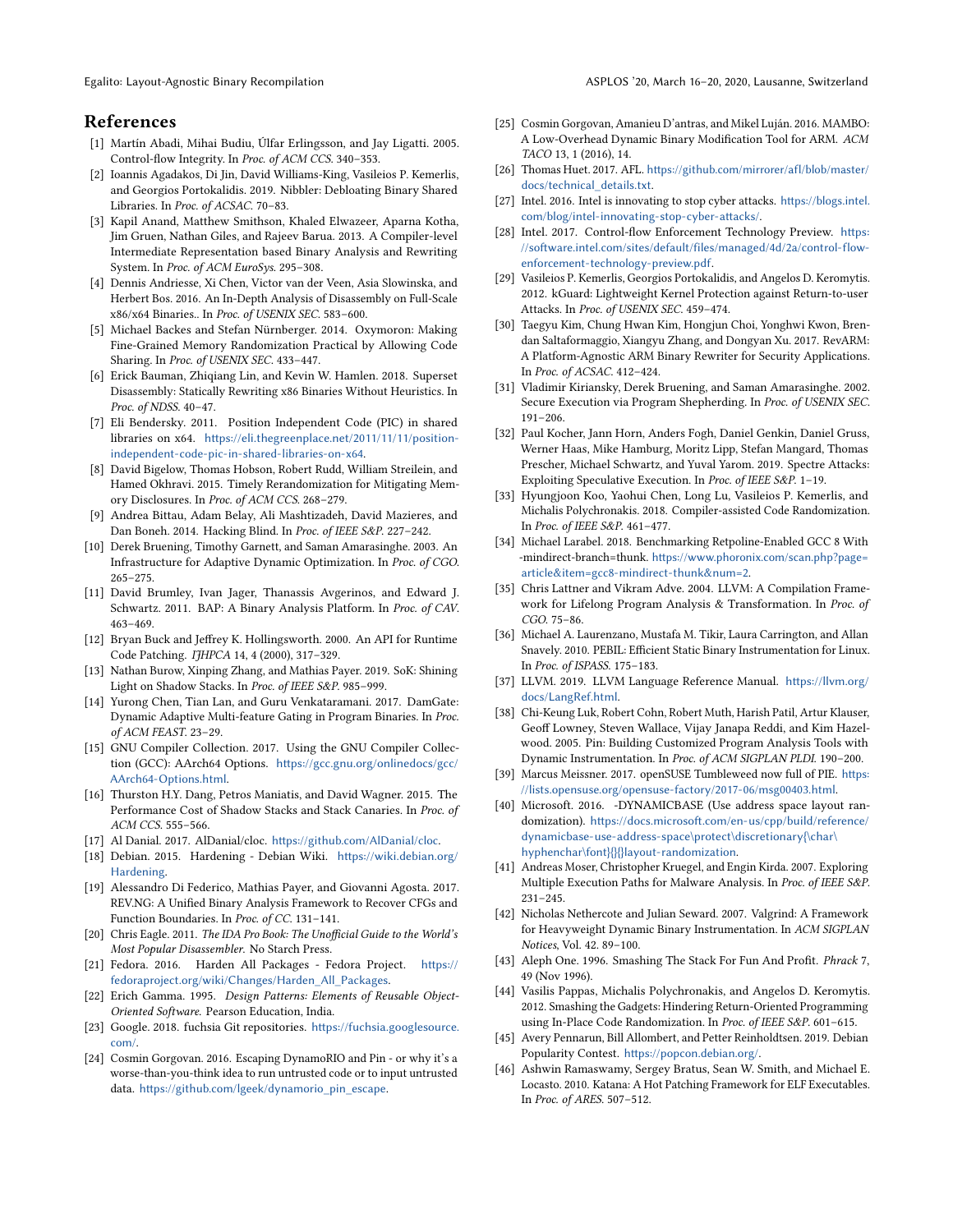- <span id="page-13-13"></span>[47] Martin Richtarsky. 2017. Hardening C/C++ Programs Part II - Executable-Space Protection and ASLR. [https://www.productive](https://www.productive-cpp.com/hardening-cpp-programs-executable-space-protection-address-space-layout-randomization-aslr/)[cpp.com/hardening-cpp-programs-executable-space-protection](https://www.productive-cpp.com/hardening-cpp-programs-executable-space-protection-address-space-layout-randomization-aslr/)[address-space-layout-randomization-aslr/](https://www.productive-cpp.com/hardening-cpp-programs-executable-space-protection-address-space-layout-randomization-aslr/).
- <span id="page-13-12"></span>[48] Hovav Shacham. 2007. The Geometry of Innocent Flesh on the Bone: Return-into-libc without Function Calls (on the x86). In Proc. of ACM CCS. 552–61.
- <span id="page-13-8"></span>[49] Yan Shoshitaishvili, Ruoyu Wang, Christopher Salls, Nick Stephens, Mario Polino, Audrey Dutcher, John Grosen, Siji Feng, Christophe Hauser, Christopher Kruegel, and Giovanni Vigna Vigna. 2016. SoK: (State of) The Art of War: Offensive Techniques in Binary Analysis. In Proc. of IEEE S&P. 138–157.
- <span id="page-13-17"></span>[50] Maksim Shudrak. 2019. drAFL. <https://github.com/mxmssh/drAFL>.
- <span id="page-13-9"></span>[51] Dawn Song, David Brumley, Heng Yin, Juan Caballero, Ivan Jager, Min Gyung Kang, Zhenkai Liang, James Newsome, Pongsin Poosankam, and Prateek Saxena. 2008. BitBlaze: A New Approach to Computer Security via Binary Analysis. In Proc. of ICISS. 1–25.
- <span id="page-13-15"></span>[52] Paul Turner. 2018. Retpoline: a software construct for preventing branch-target-injection. [https://support.google.com/faqs/answer/](https://support.google.com/faqs/answer/7625886) [7625886](https://support.google.com/faqs/answer/7625886).
- <span id="page-13-0"></span>[53] Ubuntu. 2016. Security/features - Ubuntu Wiki. [https://wiki.ubuntu.](https://wiki.ubuntu.com/Security/Features#Userspace_Hardening) [com/Security/Features#Userspace\\_Hardening](https://wiki.ubuntu.com/Security/Features#Userspace_Hardening).
- <span id="page-13-11"></span>[54] Ruoyu Wang, Yan Shoshitaishvili, Antonio Bianchi, Aravind Machiry, John Grosen, Paul Grosen, Christopher Kruegel, and Giovanni Vigna. 2017. Ramblr: Making Reassembly Great Again. In Proc. of NDSS.
- <span id="page-13-10"></span>[55] Shuai Wang, Pei Wang, and Dinghao Wu. 2016. UROBOROS: Instrumenting Stripped Binaries with Static Reassembling. In Proc. of IEEE SANER. 236–247.
- <span id="page-13-6"></span>[56] Richard Wartell, Vishwath Mohan, Kevin W. Hamlen, and Zhiqiang Lin. 2012. Binary Stirring: Self-randomizing Instruction Addresses of Legacy x86 Binary Code. In Proc. of ACM CCS. 157–168.
- <span id="page-13-4"></span>[57] Richard Wartell, Vishwath Mohan, Kevin W. Hamlen, and Zhiqiang Lin. 2012. Securing Untrusted Code via Compiler-Agnostic Binary Rewriting. In Proc. of ACSAC. 299–308.
- <span id="page-13-14"></span>[58] Richard Wartell, Yan Zhou, Kevin W. Hamlen, Murat Kantarcioglu, and Bhavani Thuraisingham. 2011. Differentiating Code from Data in x86 Binaries. In Proc. of ECML PKDD. 522–536.
- <span id="page-13-2"></span>[59] David Williams-King et al. 2020. columbia/egalito. [https://github.com/](https://github.com/columbia/egalito) [columbia/egalito](https://github.com/columbia/egalito).
- <span id="page-13-3"></span>[60] David Williams-King et al. 2020. Egalito. <https://egalito.org>.
- <span id="page-13-1"></span>[61] David Williams-King, Graham Gobieski, Kent Williams-King, James P. Blake, Xinhao Yuan, Patrick Colp, Michelle Zheng, Vasileios P. Kemerlis, Junfeng Yang, and William Aiello. 2016. Shuffler: Fast and Deployable Continuous Code Re-Randomization. In Proc. of USENIX OSDI. 367–382.
- <span id="page-13-18"></span>[62] David Williams-King and Junfeng Yang. 2019. CodeMason: Binary-Level Profile-Guided Optimization. In Proc. of ACM FEAST. 47–53.
- <span id="page-13-16"></span>[63] Michal Zalewski. 2019. AFL. <http://lcamtuf.coredump.cx/afl/>.
- <span id="page-13-5"></span>[64] Mingwei Zhang, Rui Qiao, Niranjan Hasabnis, and R Sekar. 2014. A Platform for Secure Static Binary Instrumentation. ACM SIGPLAN Notices 49, 7 (2014), 129–140.
- <span id="page-13-7"></span>[65] Mingwei Zhang and R Sekar. 2013. Control Flow Integrity for COTS Binaries. In Proc. of USENIX SEC. 337–352.

# A Artifact appendix

Submission and reviewing guidelines and methodology: http://cTuning.org/ae/submission.html

#### A.1 Abstract

We provide a virtual machine image which contains data needed to replicate some Egalito experiments. The machine contains the following:

- Egalito source repository (pre-built).
- Instructions to build Egalito from scratch.
- Scripts for several SPEC CPU 2006 experiments.
- Scripts to run Egalito and DynamoRIO AFL fuzzing.
- Large-scale jump table analysis for Debian packages.
- Large-scale Debian package tests.

Some experiments need internet access; in particular, the large-scale experiments rely on access to a Debian mirror. At <http://doi.org/10.17605/OSF.IO/KDUZG> we provide the virtual machine image and a README.txt file (which includes credentials).

#### A.2 Artifact check-list (meta-information)

- Algorithm: binary recompilation
- Program: SPEC CPU 2006 v1.1 (must be obtained separately)
- Compilation: GCC 6.3.0
- Transformations: binary-to-binary recompiler
- Run-time environment: Debian stretch 9.11 + internet connection
- Hardware: 20GB disk, 8GB RAM, 4 core virtual machine
- Execution: 24+ hour runtime for complete experiments
- Output: performance numbers and transformation pass/fail
- Experiments: via scripts in virtual machine
- How much disk space required? 20GB (fixed)
- Publicly available?: Yes
- Code licenses?: GNU GPL v3
- Archived? Yes
- Artifacts publicly available?: Yes
- Artifacts functional?: Yes
- Artifacts reusable?: Yes
- Results validated?: No (as per conference policy)

#### A.3 Description

A.3.1 How delivered. Please go to [http://doi.org/10.17605/OSF.](http://doi.org/10.17605/OSF.IO/KDUZG) [IO/KDUZG](http://doi.org/10.17605/OSF.IO/KDUZG) and download egalito-artefact.tar.gz. The archive is a 1.5GB download and requires 20GB of space once extracted. It contains the QEMU/KVM-compatible virtual machine image, a KVM machine definition XML file, and a copy of the README.txt with username/password and basic instructions. Further instructions on each experiment are included in additional README files in the home directory of the VM.

A.3.2 Hardware dependencies. The VM requires: 20GB disk space, 8GB RAM, 4 CPU cores. It should run on any x86\_64 system (tested on Debian Linux only).

A.3.3 Software dependencies. We recommend using KVM with hardware acceleration enabled to run the virtual machine with optimal performance.

A.3.4 Data sets. SPEC CPU 2006 v1.1 (SPECcpu2006-1.1.iso) is required to replicate the SPEC CPU experiments.

## A.4 Installation

Extract the .tar.gz (needs 20GB disk) and obtain the following files: egalito-artefact.qcow2, machine.xml, README.txt. Then,